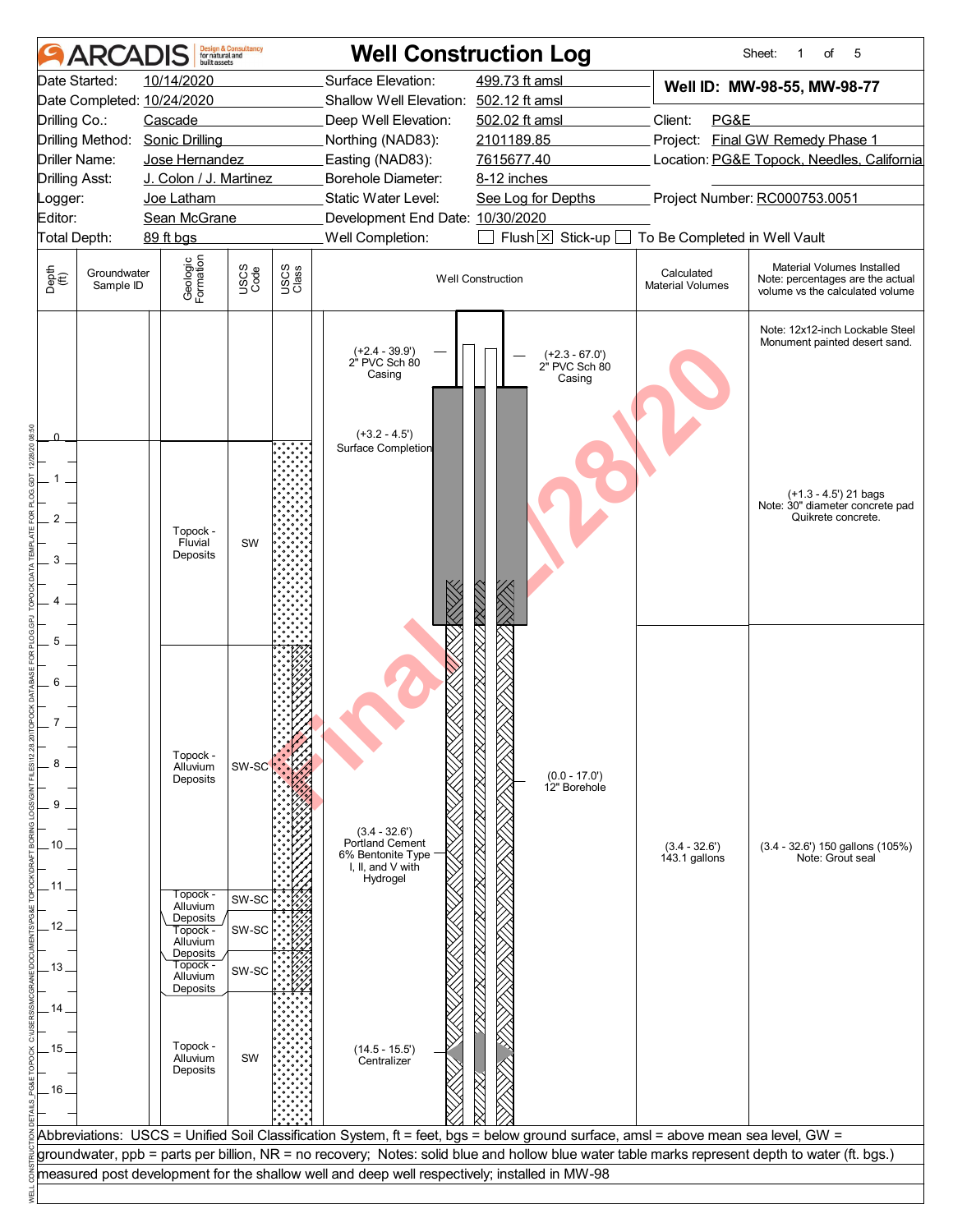|                       | <b>ARCADIS</b>           | huilt assets                     | <b>Design &amp; Consultancy</b><br>for natural and |               |                                                                                               | <b>Well Construction Log</b>                                                                                                                    |                                       | 2<br>5<br>Sheet:<br>of                                                                                |  |  |  |
|-----------------------|--------------------------|----------------------------------|----------------------------------------------------|---------------|-----------------------------------------------------------------------------------------------|-------------------------------------------------------------------------------------------------------------------------------------------------|---------------------------------------|-------------------------------------------------------------------------------------------------------|--|--|--|
| Date Started:         |                          | 10/14/2020                       |                                                    |               | Surface Elevation:                                                                            | 499.73 ft amsl                                                                                                                                  |                                       | Well ID: MW-98-55, MW-98-77                                                                           |  |  |  |
|                       |                          | Date Completed: 10/24/2020       |                                                    |               | Shallow Well Elevation: 502.12 ft amsl                                                        |                                                                                                                                                 | Client:<br>PG&E                       |                                                                                                       |  |  |  |
| Drilling Co.:         |                          | Cascade                          |                                                    |               | Deep Well Elevation:                                                                          | 502.02 ft amsl                                                                                                                                  |                                       |                                                                                                       |  |  |  |
|                       |                          | Drilling Method: Sonic Drilling  |                                                    |               | Northing (NAD83):                                                                             | 2101189.85                                                                                                                                      |                                       | Project: Final GW Remedy Phase 1                                                                      |  |  |  |
| Driller Name:         |                          | Jose Hernandez                   |                                                    |               | Easting (NAD83):                                                                              | 7615677.40                                                                                                                                      |                                       | Location: PG&E Topock, Needles, California                                                            |  |  |  |
| <b>Drilling Asst:</b> |                          | J. Colon / J. Martinez           |                                                    |               | <b>Borehole Diameter:</b>                                                                     | 8-12 inches                                                                                                                                     |                                       |                                                                                                       |  |  |  |
| Logger:               |                          | Joe Latham                       |                                                    |               | Static Water Level:                                                                           | See Log for Depths                                                                                                                              |                                       | Project Number: RC000753.0051                                                                         |  |  |  |
| Editor:               |                          | Sean McGrane                     |                                                    |               | Development End Date: 10/30/2020                                                              |                                                                                                                                                 |                                       |                                                                                                       |  |  |  |
| Total Depth:          |                          | 89 ft bgs                        |                                                    |               | Well Completion:                                                                              | Flush $\boxtimes$<br>Stick-up                                                                                                                   | To Be Completed in Well Vault         |                                                                                                       |  |  |  |
| Depth<br>(ff)         | Groundwater<br>Sample ID | Geologic<br>Formation            | USCS<br>Code                                       | USCS<br>Class |                                                                                               | <b>Well Construction</b>                                                                                                                        | Calculated<br><b>Material Volumes</b> | Material Volumes Installed<br>Note: percentages are the actual<br>volume vs the calculated volume     |  |  |  |
| $.17-$                |                          |                                  |                                                    |               | $(+2.4 - 39.9')$<br>2" PVC Sch 80<br>Casing                                                   | $(+2.3 - 67.0')$<br>2" PVC Sch 80<br>Casing                                                                                                     |                                       |                                                                                                       |  |  |  |
| .18.                  |                          | Topock -<br>Alluvium             | SW                                                 |               |                                                                                               |                                                                                                                                                 |                                       |                                                                                                       |  |  |  |
| .19.                  |                          | Deposits                         |                                                    |               |                                                                                               | <u>INUTNUNUNI NUNUNUNUNUNUNUNUNUNUNUNU</u>                                                                                                      |                                       |                                                                                                       |  |  |  |
| 20.                   |                          |                                  |                                                    |               |                                                                                               |                                                                                                                                                 |                                       |                                                                                                       |  |  |  |
| .21.                  |                          |                                  |                                                    |               |                                                                                               |                                                                                                                                                 |                                       |                                                                                                       |  |  |  |
| 22.                   |                          |                                  |                                                    |               |                                                                                               |                                                                                                                                                 |                                       |                                                                                                       |  |  |  |
|                       |                          | Topock -<br>Alluvium<br>Deposits | SC                                                 |               |                                                                                               |                                                                                                                                                 |                                       |                                                                                                       |  |  |  |
| 23.                   |                          |                                  |                                                    |               |                                                                                               |                                                                                                                                                 |                                       |                                                                                                       |  |  |  |
| 24.                   |                          |                                  |                                                    |               |                                                                                               |                                                                                                                                                 |                                       |                                                                                                       |  |  |  |
|                       |                          |                                  |                                                    |               | $(3.4 - 32.6')$<br><b>Portland Cement</b>                                                     |                                                                                                                                                 | $(3.4 - 32.6')$                       | $(3.4 - 32.6')$ 150 gallons $(105%)$                                                                  |  |  |  |
| .25.                  |                          |                                  |                                                    |               | 6% Bentonite Type<br>I, II, and $V$ with<br>Hydrogel                                          |                                                                                                                                                 | 143.1 gallons                         | Note: Grout seal                                                                                      |  |  |  |
| $26 -$                |                          |                                  |                                                    |               |                                                                                               |                                                                                                                                                 |                                       |                                                                                                       |  |  |  |
|                       |                          | Topock -<br>Alluvium             | SW                                                 |               |                                                                                               | $(17.0 - 81.0)$                                                                                                                                 |                                       |                                                                                                       |  |  |  |
| 27.                   |                          | Deposits                         |                                                    |               |                                                                                               | 10" Borehole                                                                                                                                    |                                       |                                                                                                       |  |  |  |
| 28                    |                          |                                  |                                                    |               |                                                                                               |                                                                                                                                                 |                                       |                                                                                                       |  |  |  |
|                       |                          |                                  |                                                    |               |                                                                                               |                                                                                                                                                 |                                       |                                                                                                       |  |  |  |
| 29                    |                          |                                  |                                                    |               |                                                                                               |                                                                                                                                                 |                                       |                                                                                                       |  |  |  |
|                       |                          |                                  |                                                    |               |                                                                                               |                                                                                                                                                 |                                       |                                                                                                       |  |  |  |
| 30 <sub>1</sub>       |                          |                                  |                                                    |               |                                                                                               |                                                                                                                                                 |                                       |                                                                                                       |  |  |  |
| 31                    |                          | Topock -<br>Alluvium             | SC                                                 |               |                                                                                               |                                                                                                                                                 |                                       |                                                                                                       |  |  |  |
|                       |                          | Deposits                         |                                                    |               |                                                                                               |                                                                                                                                                 |                                       |                                                                                                       |  |  |  |
| 32                    |                          |                                  |                                                    |               |                                                                                               |                                                                                                                                                 |                                       |                                                                                                       |  |  |  |
| 33                    |                          |                                  |                                                    |               |                                                                                               |                                                                                                                                                 |                                       |                                                                                                       |  |  |  |
|                       |                          |                                  |                                                    |               |                                                                                               |                                                                                                                                                 |                                       |                                                                                                       |  |  |  |
| 34                    |                          |                                  |                                                    |               | $(32.6 - 37.6')$                                                                              |                                                                                                                                                 |                                       | $(32.6 - 37.6)$ 6 bags $(120%)$                                                                       |  |  |  |
| 35                    |                          |                                  |                                                    |               | Cemex #0/30 MESH<br>(30x50) Lapis Lustre                                                      | ///Xioooooooooooooooooooooooooooooo                                                                                                             | $(32.6 - 37.6')$<br>5 bags            | Note: Transition sand, used >20%<br>of the calculated volume due to<br>potential voids forming during |  |  |  |
|                       |                          | Topock -<br>Alluvium             | SW                                                 |               | Sand                                                                                          |                                                                                                                                                 |                                       | drilling.                                                                                             |  |  |  |
| 36                    |                          | Deposits                         |                                                    |               |                                                                                               |                                                                                                                                                 |                                       |                                                                                                       |  |  |  |
|                       |                          |                                  |                                                    |               |                                                                                               |                                                                                                                                                 |                                       |                                                                                                       |  |  |  |
|                       |                          |                                  |                                                    |               |                                                                                               | Abbreviations: USCS = Unified Soil Classification System, ft = feet, bgs = below ground surface, amsl = above mean sea level, GW =              |                                       |                                                                                                       |  |  |  |
|                       |                          |                                  |                                                    |               |                                                                                               | groundwater, ppb = parts per billion, NR = no recovery; Notes: solid blue and hollow blue water table marks represent depth to water (ft. bgs.) |                                       |                                                                                                       |  |  |  |
|                       |                          |                                  |                                                    |               | measured post development for the shallow well and deep well respectively; installed in MW-98 |                                                                                                                                                 |                                       |                                                                                                       |  |  |  |
|                       |                          |                                  |                                                    |               |                                                                                               |                                                                                                                                                 |                                       |                                                                                                       |  |  |  |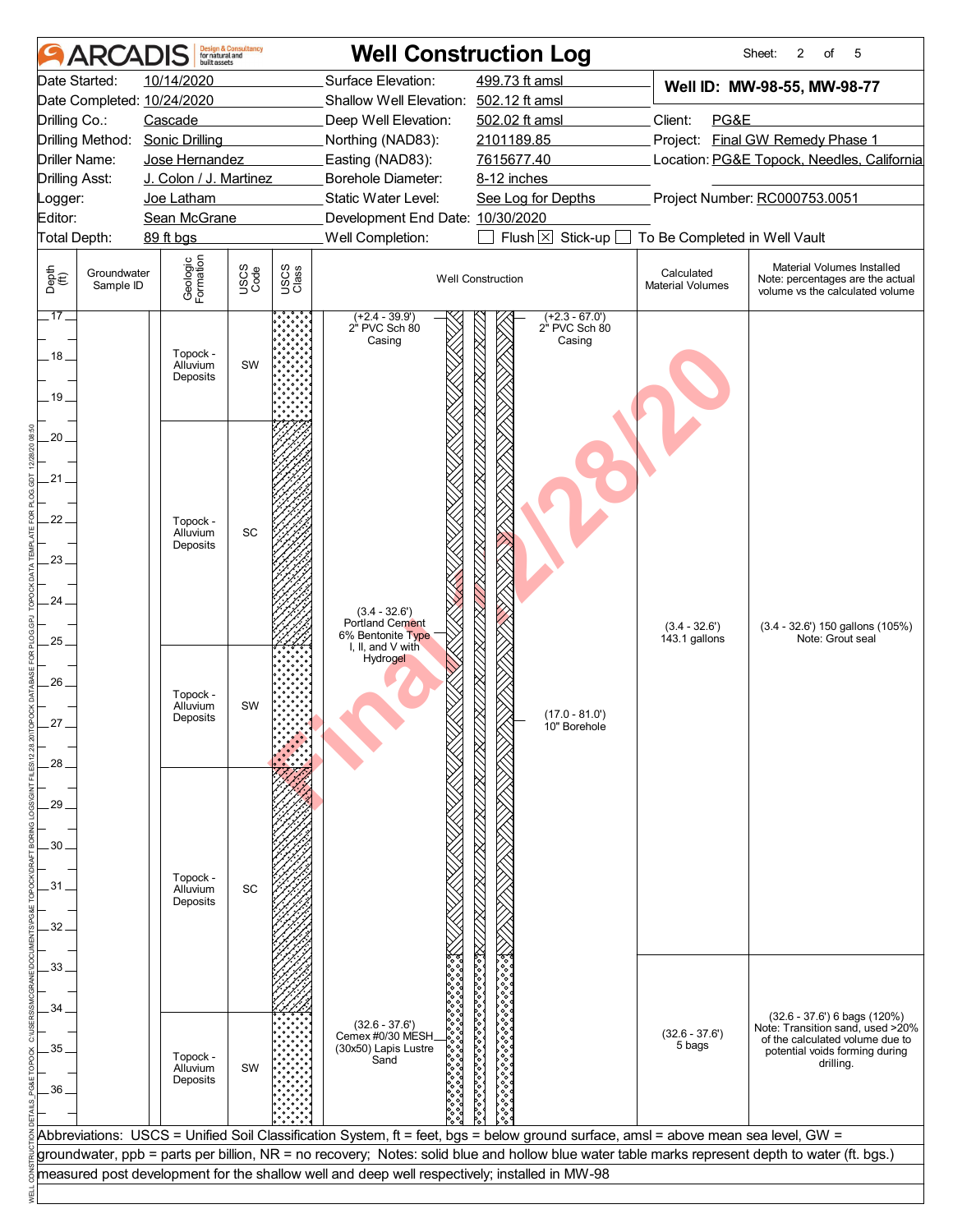|                       | ARCAI                    | built assets                    | <b>Design &amp; Consultancy</b><br>for natural and |               | <b>Well Construction Log</b>                                                                                                                    |                          |                                   |                                       | 3<br>of<br>5<br>Sheet:                                                                               |  |  |
|-----------------------|--------------------------|---------------------------------|----------------------------------------------------|---------------|-------------------------------------------------------------------------------------------------------------------------------------------------|--------------------------|-----------------------------------|---------------------------------------|------------------------------------------------------------------------------------------------------|--|--|
|                       | Date Started:            | 10/14/2020                      |                                                    |               | Surface Elevation:                                                                                                                              | 499.73 ft amsl           |                                   |                                       | Well ID: MW-98-55, MW-98-77                                                                          |  |  |
|                       |                          | Date Completed: 10/24/2020      |                                                    |               | Shallow Well Elevation: 502.12 ft amsl                                                                                                          |                          |                                   |                                       |                                                                                                      |  |  |
| Drilling Co.:         |                          | Cascade                         |                                                    |               | Deep Well Elevation:                                                                                                                            | 502.02 ft amsl           |                                   | Client:<br>PG&E                       |                                                                                                      |  |  |
|                       |                          | Drilling Method: Sonic Drilling |                                                    |               | Northing (NAD83):                                                                                                                               | 2101189.85               |                                   | Project: Final GW Remedy Phase 1      |                                                                                                      |  |  |
| Driller Name:         |                          | Jose Hernandez                  |                                                    |               | Easting (NAD83):                                                                                                                                | 7615677.40               |                                   |                                       | Location: PG&E Topock, Needles, California                                                           |  |  |
| <b>Drilling Asst:</b> |                          | J. Colon / J. Martinez          |                                                    |               | Borehole Diameter:                                                                                                                              | 8-12 inches              |                                   |                                       |                                                                                                      |  |  |
| _ogger:               |                          | Joe Latham                      |                                                    |               | <b>Static Water Level:</b>                                                                                                                      | See Log for Depths       |                                   |                                       | Project Number: RC000753.0051                                                                        |  |  |
| Editor:               |                          | Sean McGrane                    |                                                    |               | Development End Date: 10/30/2020                                                                                                                |                          |                                   |                                       |                                                                                                      |  |  |
|                       | <b>Total Depth:</b>      | 89 ft bgs                       |                                                    |               | Well Completion:                                                                                                                                |                          | Flush $\boxtimes$ Stick-up $\Box$ | To Be Completed in Well Vault         |                                                                                                      |  |  |
| Depth<br>(ff)         | Groundwater<br>Sample ID | Geologic<br>Formation           | USCS<br>Code                                       | USCS<br>Class |                                                                                                                                                 | <b>Well Construction</b> |                                   | Calculated<br><b>Material Volumes</b> | Material Volumes Installed<br>Note: percentages are the actual<br>volume vs the calculated volume    |  |  |
| .37.                  |                          |                                 |                                                    |               | $(+2.4 - 39.9')$<br>2 <sup>"</sup> PVC Sch 80                                                                                                   | १०००                     | $(+2.3 - 67.0')$<br>2" PVC Sch 80 | $(32.6 - 37.6')$<br>5 bags            |                                                                                                      |  |  |
| 38.                   |                          | Topock -<br>Alluvium            | SW-SC                                              |               | Casing<br>$(37.6 - 38.0')$                                                                                                                      |                          | Casing                            | $(37.6 - 38.0')$                      | $(37.6 - 38.0')$ 0.5 bags $(167%)$                                                                   |  |  |
|                       |                          | Deposits                        |                                                    |               | Bentonite chip seal<br>Puregold Medium                                                                                                          |                          |                                   | $0.3b$ ags                            | Note: Bentonite seal, used >20%<br>of the calculated volume due to<br>potential voids forming during |  |  |
| 39                    |                          | Topock -<br>Alluvium            | SW                                                 |               | Chips                                                                                                                                           |                          |                                   |                                       | drilling.                                                                                            |  |  |
|                       |                          | Deposits<br>Topock -            | SW-SC                                              |               |                                                                                                                                                 |                          |                                   |                                       |                                                                                                      |  |  |
| 40.                   |                          | Alluvium<br>Deposits            |                                                    |               | $(39.9 - 55.0')$                                                                                                                                |                          |                                   |                                       |                                                                                                      |  |  |
|                       |                          |                                 |                                                    |               | 2" 0.20-Slot PVC<br>Sch 80 Screen                                                                                                               |                          |                                   |                                       |                                                                                                      |  |  |
| 41                    |                          |                                 |                                                    |               |                                                                                                                                                 |                          |                                   |                                       |                                                                                                      |  |  |
|                       |                          |                                 |                                                    |               |                                                                                                                                                 |                          |                                   |                                       |                                                                                                      |  |  |
| 42                    |                          | Topock -                        |                                                    |               |                                                                                                                                                 |                          |                                   |                                       |                                                                                                      |  |  |
|                       |                          | Alluvium                        | SC                                                 |               |                                                                                                                                                 |                          |                                   |                                       |                                                                                                      |  |  |
| 43.                   |                          | Deposits                        |                                                    |               |                                                                                                                                                 |                          |                                   |                                       |                                                                                                      |  |  |
|                       |                          |                                 |                                                    |               |                                                                                                                                                 |                          |                                   |                                       |                                                                                                      |  |  |
| 44                    |                          |                                 |                                                    |               |                                                                                                                                                 |                          |                                   |                                       |                                                                                                      |  |  |
|                       |                          |                                 |                                                    |               |                                                                                                                                                 |                          |                                   |                                       |                                                                                                      |  |  |
| 45                    |                          |                                 |                                                    |               |                                                                                                                                                 |                          |                                   |                                       |                                                                                                      |  |  |
|                       |                          |                                 |                                                    |               |                                                                                                                                                 |                          |                                   |                                       |                                                                                                      |  |  |
| .46                   | MW-98-VAS-               |                                 |                                                    |               |                                                                                                                                                 |                          |                                   |                                       |                                                                                                      |  |  |
|                       | 44-49<br>$(14$ ppb)      |                                 |                                                    |               |                                                                                                                                                 |                          | $(17.0 - 81.0)$                   |                                       |                                                                                                      |  |  |
| 47                    | 10/10/2020<br>15:22      |                                 |                                                    |               |                                                                                                                                                 |                          | 10" Borehole                      |                                       | $(38.0 - 59.0')$ 29 bags $(142%)$                                                                    |  |  |
|                       |                          | Topock -<br>Alluvium            | SC                                                 |               | $(38.0 - 59.0')$<br>Cemex #3 MESH<br>(8x10) Lapis Lustre                                                                                        |                          |                                   | $(38.0 - 59.0')$<br>$20.4$ bags       | Note: Filter pack, used >20% of<br>the calculated volume due to                                      |  |  |
| 48                    |                          | Deposits                        |                                                    |               | Sand                                                                                                                                            |                          |                                   |                                       | potential voids forming during<br>drilling.                                                          |  |  |
|                       |                          |                                 |                                                    |               |                                                                                                                                                 |                          |                                   |                                       |                                                                                                      |  |  |
| .49                   |                          |                                 |                                                    |               |                                                                                                                                                 |                          |                                   |                                       |                                                                                                      |  |  |
|                       |                          |                                 |                                                    |               |                                                                                                                                                 |                          |                                   |                                       |                                                                                                      |  |  |
| 50.                   |                          |                                 |                                                    |               |                                                                                                                                                 |                          |                                   |                                       |                                                                                                      |  |  |
|                       |                          |                                 |                                                    |               |                                                                                                                                                 |                          |                                   |                                       |                                                                                                      |  |  |
| .51.                  |                          |                                 |                                                    |               |                                                                                                                                                 |                          |                                   |                                       |                                                                                                      |  |  |
|                       |                          | Topock -<br>Alluvium            | <b>SM</b>                                          |               |                                                                                                                                                 |                          |                                   |                                       |                                                                                                      |  |  |
| 52.                   |                          | Deposits                        |                                                    |               |                                                                                                                                                 |                          |                                   |                                       |                                                                                                      |  |  |
|                       |                          |                                 |                                                    |               |                                                                                                                                                 |                          |                                   |                                       |                                                                                                      |  |  |
| 53.                   |                          |                                 |                                                    |               |                                                                                                                                                 |                          |                                   |                                       |                                                                                                      |  |  |
|                       |                          | Topock -<br>Alluvium            | SW                                                 |               |                                                                                                                                                 |                          |                                   |                                       |                                                                                                      |  |  |
| 54.                   |                          | Deposits                        |                                                    |               |                                                                                                                                                 |                          |                                   |                                       |                                                                                                      |  |  |
|                       |                          | Topock -<br>Alluvium            | <b>SM</b>                                          |               |                                                                                                                                                 |                          |                                   |                                       |                                                                                                      |  |  |
| 55.                   |                          | Deposits                        |                                                    |               |                                                                                                                                                 |                          |                                   |                                       |                                                                                                      |  |  |
|                       |                          |                                 |                                                    |               |                                                                                                                                                 |                          |                                   |                                       |                                                                                                      |  |  |
| .56                   |                          | Topock -<br>Alluvium            | SC                                                 |               | $(55.5 - 56.5)$                                                                                                                                 |                          |                                   |                                       |                                                                                                      |  |  |
|                       |                          | Deposits                        |                                                    |               | Centralizer                                                                                                                                     |                          |                                   |                                       |                                                                                                      |  |  |
|                       |                          |                                 |                                                    |               |                                                                                                                                                 |                          |                                   |                                       |                                                                                                      |  |  |
|                       |                          |                                 |                                                    |               | Abbreviations: USCS = Unified Soil Classification System, ft = feet, bgs = below ground surface, amsl = above mean sea level, GW =              |                          |                                   |                                       |                                                                                                      |  |  |
|                       |                          |                                 |                                                    |               | groundwater, ppb = parts per billion, NR = no recovery; Notes: solid blue and hollow blue water table marks represent depth to water (ft. bgs.) |                          |                                   |                                       |                                                                                                      |  |  |
|                       |                          |                                 |                                                    |               | measured post development for the shallow well and deep well respectively; installed in MW-98                                                   |                          |                                   |                                       |                                                                                                      |  |  |
|                       |                          |                                 |                                                    |               |                                                                                                                                                 |                          |                                   |                                       |                                                                                                      |  |  |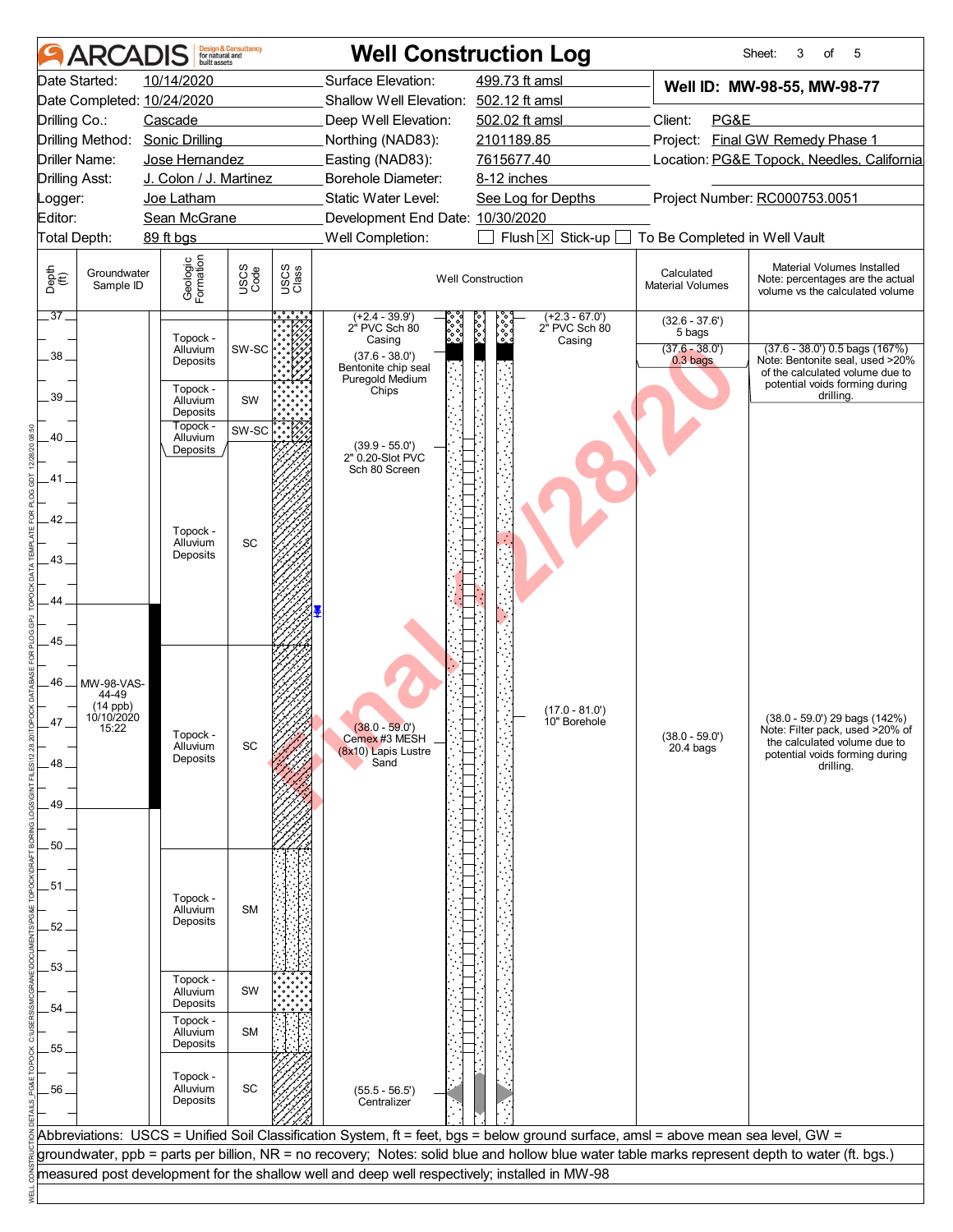|                       | <b>ARCADIS</b>                   |                                  | <b>Design &amp; Consultancy</b><br>for natural and<br>built assets |               |                                                                                                                                                 | <b>Well Construction Log</b>                |                                       | of<br>5<br>Sheet:<br>4                                                                                                                              |  |  |  |  |
|-----------------------|----------------------------------|----------------------------------|--------------------------------------------------------------------|---------------|-------------------------------------------------------------------------------------------------------------------------------------------------|---------------------------------------------|---------------------------------------|-----------------------------------------------------------------------------------------------------------------------------------------------------|--|--|--|--|
|                       | Date Started:                    | 10/14/2020                       |                                                                    |               | Surface Elevation:                                                                                                                              | 499.73 ft amsl                              |                                       | Well ID: MW-98-55, MW-98-77                                                                                                                         |  |  |  |  |
|                       |                                  | Date Completed: 10/24/2020       | Shallow Well Elevation: 502.12 ft amsl                             |               |                                                                                                                                                 |                                             |                                       |                                                                                                                                                     |  |  |  |  |
| Drilling Co.:         |                                  | Cascade                          |                                                                    |               | Deep Well Elevation:                                                                                                                            | 502.02 ft amsl                              |                                       | Client:<br>PG&E<br>Project: Final GW Remedy Phase 1                                                                                                 |  |  |  |  |
|                       |                                  | Drilling Method: Sonic Drilling  |                                                                    |               | Northing (NAD83):                                                                                                                               | 2101189.85                                  |                                       |                                                                                                                                                     |  |  |  |  |
|                       | Driller Name:                    | Jose Hernandez                   |                                                                    |               | Easting (NAD83):                                                                                                                                | 7615677.40                                  |                                       | Location: PG&E Topock, Needles, California                                                                                                          |  |  |  |  |
|                       | <b>Drilling Asst:</b>            | J. Colon / J. Martinez           |                                                                    |               | Borehole Diameter:                                                                                                                              | 8-12 inches                                 |                                       |                                                                                                                                                     |  |  |  |  |
| Logger:               |                                  | Joe Latham                       |                                                                    |               | Static Water Level:                                                                                                                             | See Log for Depths                          |                                       | Project Number: RC000753.0051                                                                                                                       |  |  |  |  |
| Editor:               |                                  | Sean McGrane                     |                                                                    |               | Development End Date: 10/30/2020                                                                                                                |                                             |                                       |                                                                                                                                                     |  |  |  |  |
|                       | Total Depth:<br>89 ft bgs        |                                  |                                                                    |               | Well Completion:                                                                                                                                | Flush $\boxtimes$ Stick-up [                | To Be Completed in Well Vault         |                                                                                                                                                     |  |  |  |  |
| Depth<br>(ff)         | Groundwater<br>Sample ID         | Geologic<br>Formation            | USCS<br>Code                                                       | USCS<br>Class |                                                                                                                                                 | <b>Well Construction</b>                    | Calculated<br><b>Material Volumes</b> | Material Volumes Installed<br>Note: percentages are the actual<br>volume vs the calculated volume                                                   |  |  |  |  |
| $.57 -$<br>58.<br>59. |                                  | Topock -<br>Alluvium<br>Deposits | SC                                                                 |               | (55.0 - 57.3') Sump<br>and SS End Cap<br>$(38.0 - 59.0')$<br>Cemex #3 MESH<br>(8x10) Lapis Lustre<br>Sand                                       | $(+2.3 - 67.0')$<br>2" PVC Sch 80<br>Casing | $(38.0 - 59.0')$<br>$20.4$ bags       | $(38.0 - 59.0')$ 29 bags $(142%)$<br>Note: Filter pack, used >20% of<br>the calculated volume due to<br>potential voids forming during<br>drilling. |  |  |  |  |
| 60.                   |                                  | Topock -<br>Alluvium             | SW-SM                                                              |               |                                                                                                                                                 |                                             |                                       |                                                                                                                                                     |  |  |  |  |
| .61.                  |                                  | Deposits                         |                                                                    |               | $(59.0 - 65.0')$                                                                                                                                |                                             |                                       | (59.0 - 65.0') 4 buckets (80%)                                                                                                                      |  |  |  |  |
| 62                    |                                  |                                  |                                                                    |               | Bentonite pellets<br>seal Pel-Plug                                                                                                              |                                             | $(59.0 - 65.0')$<br>5 buckets         | Note: Intermediate seal, used<br><20% of the calculated volume due                                                                                  |  |  |  |  |
|                       |                                  | Topock -                         |                                                                    |               | $(TR30)$ $3/8"$                                                                                                                                 |                                             |                                       | to potential formation collapse<br>during installation.                                                                                             |  |  |  |  |
| 63.                   |                                  | Alluvium<br>Deposits             | <b>SM</b>                                                          |               |                                                                                                                                                 |                                             |                                       |                                                                                                                                                     |  |  |  |  |
|                       |                                  |                                  |                                                                    |               |                                                                                                                                                 |                                             |                                       |                                                                                                                                                     |  |  |  |  |
| 64.                   |                                  |                                  |                                                                    |               |                                                                                                                                                 |                                             |                                       |                                                                                                                                                     |  |  |  |  |
|                       |                                  |                                  |                                                                    |               |                                                                                                                                                 |                                             |                                       |                                                                                                                                                     |  |  |  |  |
| .65                   |                                  |                                  |                                                                    |               |                                                                                                                                                 |                                             |                                       |                                                                                                                                                     |  |  |  |  |
|                       |                                  |                                  |                                                                    |               |                                                                                                                                                 |                                             |                                       |                                                                                                                                                     |  |  |  |  |
| 66_                   |                                  |                                  |                                                                    |               |                                                                                                                                                 |                                             |                                       |                                                                                                                                                     |  |  |  |  |
|                       |                                  |                                  |                                                                    |               |                                                                                                                                                 | $(17.0 - 81.0)$                             |                                       |                                                                                                                                                     |  |  |  |  |
| 67                    |                                  | Topock -<br>Alluvium             | SC.                                                                |               |                                                                                                                                                 | 10" Borehole                                |                                       |                                                                                                                                                     |  |  |  |  |
|                       |                                  | Deposits                         |                                                                    |               |                                                                                                                                                 | $(67.0 - 77.0)$<br>" 0.20-Slot PVC Sch      |                                       |                                                                                                                                                     |  |  |  |  |
| .68                   |                                  |                                  |                                                                    |               |                                                                                                                                                 | 80 Screen                                   |                                       |                                                                                                                                                     |  |  |  |  |
|                       |                                  |                                  |                                                                    |               |                                                                                                                                                 |                                             |                                       |                                                                                                                                                     |  |  |  |  |
| 69                    |                                  |                                  |                                                                    |               |                                                                                                                                                 |                                             |                                       |                                                                                                                                                     |  |  |  |  |
|                       |                                  |                                  |                                                                    |               |                                                                                                                                                 |                                             |                                       |                                                                                                                                                     |  |  |  |  |
| .70                   |                                  |                                  |                                                                    |               |                                                                                                                                                 |                                             |                                       |                                                                                                                                                     |  |  |  |  |
|                       |                                  |                                  |                                                                    |               | $(65.0 - 81.0')$                                                                                                                                |                                             |                                       | $(65.0 - 81.0')$ 22 bags $(130%)$<br>Note: Filter pack, used >20% of                                                                                |  |  |  |  |
| .71                   |                                  |                                  |                                                                    |               | Cemex #3 MESH<br>(8x10) Lapis Lustre                                                                                                            |                                             | $(65.0 - 81.0)$<br>16.9 bags          | the calculated volume due to                                                                                                                        |  |  |  |  |
|                       |                                  | Topock -<br>Alluvium             | <b>SM</b>                                                          |               | Sand                                                                                                                                            |                                             |                                       | potential voids forming during<br>drilling.                                                                                                         |  |  |  |  |
| .72.                  |                                  | Deposits                         |                                                                    |               |                                                                                                                                                 |                                             |                                       |                                                                                                                                                     |  |  |  |  |
|                       |                                  |                                  |                                                                    |               |                                                                                                                                                 |                                             |                                       |                                                                                                                                                     |  |  |  |  |
| 73                    |                                  |                                  |                                                                    |               |                                                                                                                                                 |                                             |                                       |                                                                                                                                                     |  |  |  |  |
|                       | MW-98-VAS-                       |                                  |                                                                    |               |                                                                                                                                                 |                                             |                                       |                                                                                                                                                     |  |  |  |  |
| 74.                   | 72-77                            | Topock -<br>Alluvium             | SW-SM                                                              |               |                                                                                                                                                 |                                             |                                       |                                                                                                                                                     |  |  |  |  |
|                       | (430 ppb)<br>10/11/2020<br>14:23 | Deposits                         |                                                                    |               |                                                                                                                                                 |                                             |                                       |                                                                                                                                                     |  |  |  |  |
| .75.                  |                                  |                                  |                                                                    |               |                                                                                                                                                 |                                             |                                       |                                                                                                                                                     |  |  |  |  |
|                       |                                  |                                  |                                                                    |               |                                                                                                                                                 |                                             |                                       |                                                                                                                                                     |  |  |  |  |
| .76                   |                                  | Topock -<br>Alluvium             | <b>SM</b>                                                          |               |                                                                                                                                                 |                                             |                                       |                                                                                                                                                     |  |  |  |  |
|                       |                                  | Deposits                         |                                                                    |               |                                                                                                                                                 |                                             |                                       |                                                                                                                                                     |  |  |  |  |
|                       |                                  |                                  |                                                                    |               |                                                                                                                                                 |                                             |                                       |                                                                                                                                                     |  |  |  |  |
|                       |                                  |                                  |                                                                    |               | Abbreviations: USCS = Unified Soil Classification System, ft = feet, bgs = below ground surface, amsl = above mean sea level, GW =              |                                             |                                       |                                                                                                                                                     |  |  |  |  |
|                       |                                  |                                  |                                                                    |               | groundwater, ppb = parts per billion, NR = no recovery; Notes: solid blue and hollow blue water table marks represent depth to water (ft. bgs.) |                                             |                                       |                                                                                                                                                     |  |  |  |  |
|                       |                                  |                                  |                                                                    |               | measured post development for the shallow well and deep well respectively; installed in MW-98                                                   |                                             |                                       |                                                                                                                                                     |  |  |  |  |
|                       |                                  |                                  |                                                                    |               |                                                                                                                                                 |                                             |                                       |                                                                                                                                                     |  |  |  |  |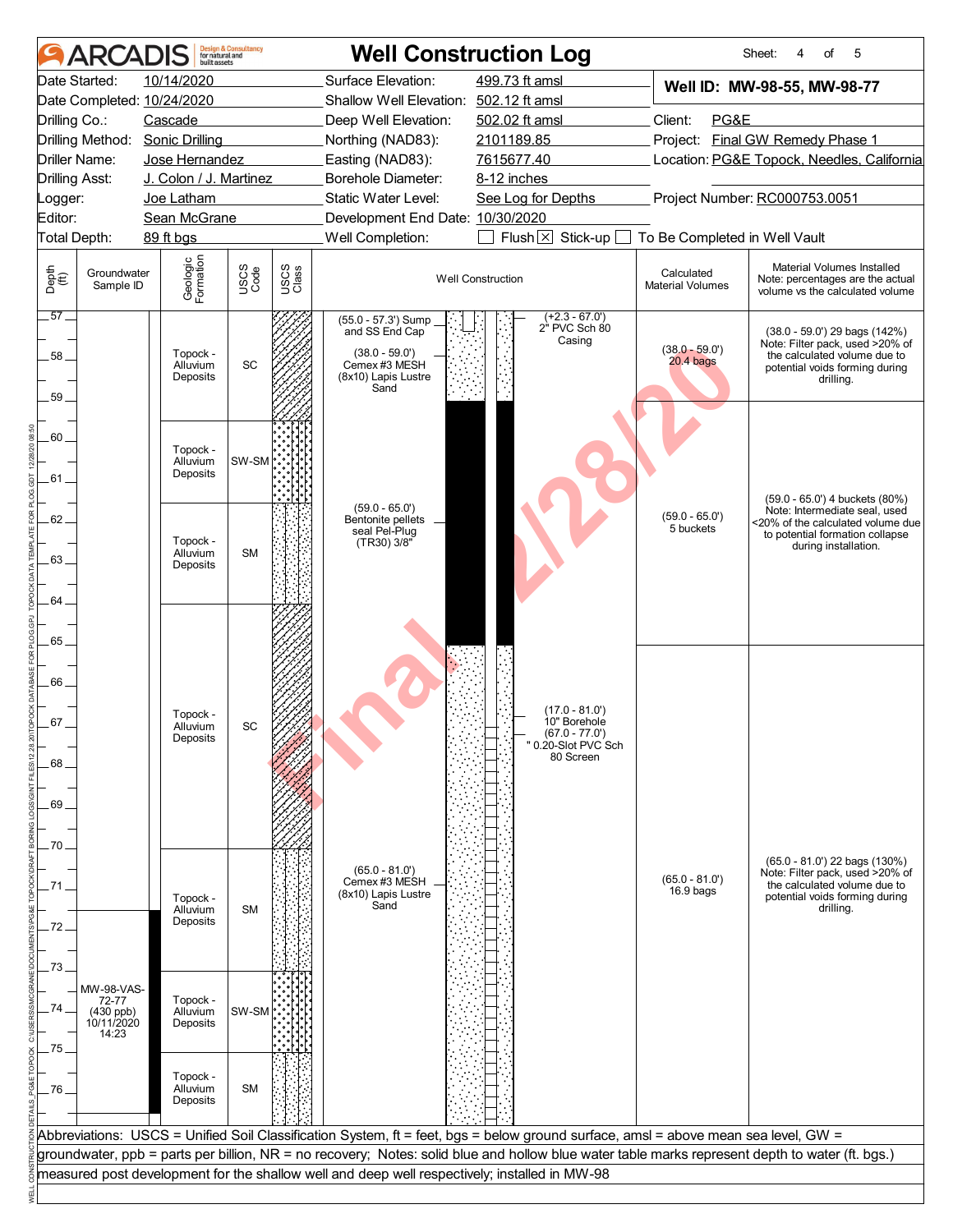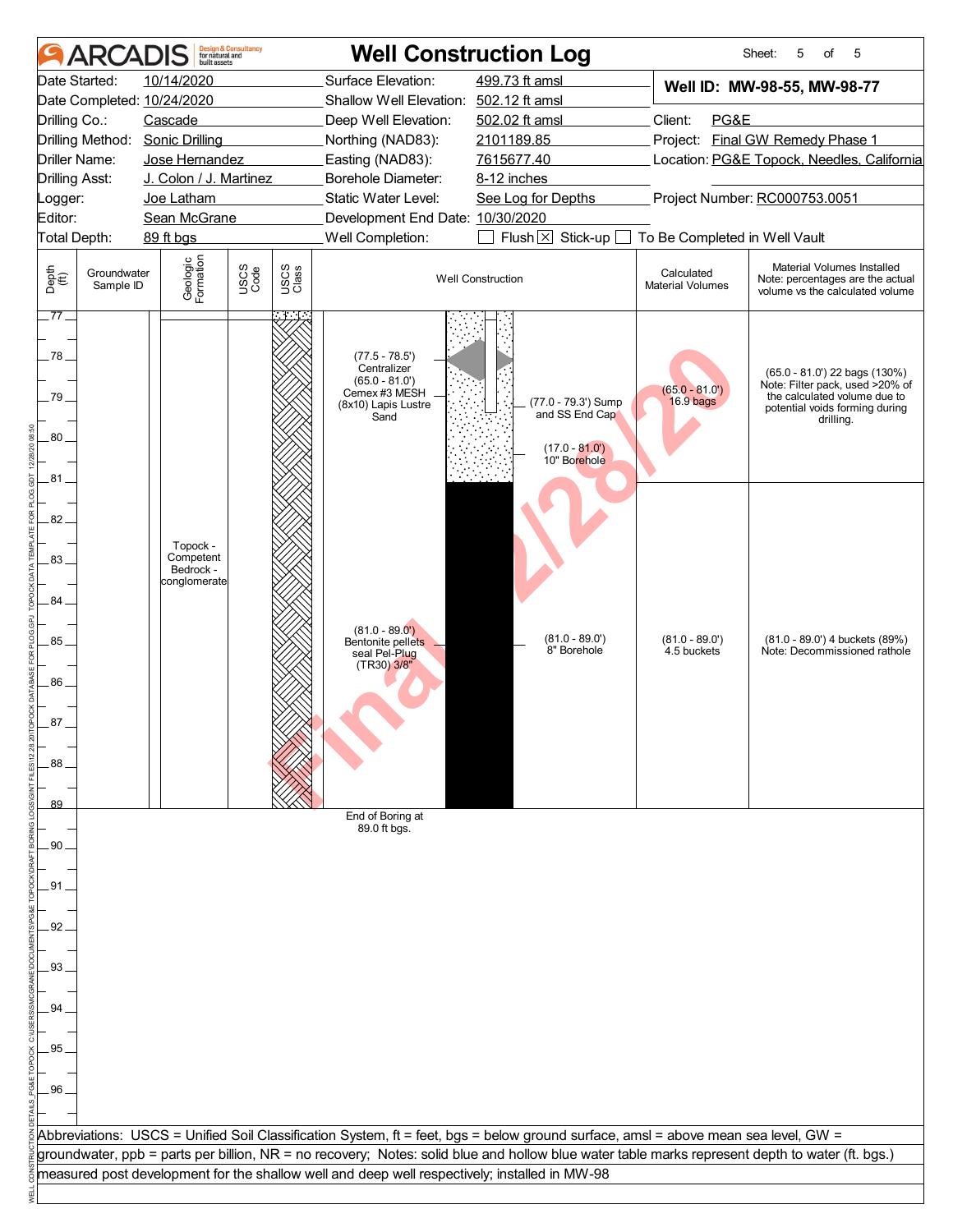|                                |                      | <b>ARCADIS</b>        | <b>Design &amp; Consultancy</b><br>for natural and<br>huilt assets |                                                                 |                     | <b>Boring Log</b>  |                                                                                                                                                                                                                                                                                                                                  |                                                                                                                                                                                                                                                                                                                              |                                                                                                                                                     | Sheet:<br>of                                   | 5                                 |  |
|--------------------------------|----------------------|-----------------------|--------------------------------------------------------------------|-----------------------------------------------------------------|---------------------|--------------------|----------------------------------------------------------------------------------------------------------------------------------------------------------------------------------------------------------------------------------------------------------------------------------------------------------------------------------|------------------------------------------------------------------------------------------------------------------------------------------------------------------------------------------------------------------------------------------------------------------------------------------------------------------------------|-----------------------------------------------------------------------------------------------------------------------------------------------------|------------------------------------------------|-----------------------------------|--|
|                                | Date Started:        | 10/09/2020            |                                                                    |                                                                 | Surface Elevation:  |                    | 499.73 ft amsl                                                                                                                                                                                                                                                                                                                   |                                                                                                                                                                                                                                                                                                                              |                                                                                                                                                     | Boring No.: MW-98                              |                                   |  |
|                                | Date Completed:      | 10/13/2020            |                                                                    |                                                                 | Northing (NAD83):   |                    | 2101189.85                                                                                                                                                                                                                                                                                                                       |                                                                                                                                                                                                                                                                                                                              |                                                                                                                                                     |                                                |                                   |  |
| Drilling Co.:                  |                      | Cascade               |                                                                    |                                                                 | Easting (NAD83):    |                    | 7615677.40                                                                                                                                                                                                                                                                                                                       |                                                                                                                                                                                                                                                                                                                              | Client:<br>PG&E<br>Project:                                                                                                                         |                                                |                                   |  |
| Drilling Method:               |                      | <b>Sonic Drilling</b> |                                                                    |                                                                 | <b>Total Depth:</b> |                    | 89 ft bgs                                                                                                                                                                                                                                                                                                                        |                                                                                                                                                                                                                                                                                                                              | Final GW Remedy Phase 1                                                                                                                             |                                                |                                   |  |
| Drill Rig Type:                |                      |                       | Terrasonic track mount                                             |                                                                 | Borehole Diameter:  |                    | 8-12 inches                                                                                                                                                                                                                                                                                                                      |                                                                                                                                                                                                                                                                                                                              | Location: PG&E Topock, Needles,                                                                                                                     |                                                |                                   |  |
|                                | <b>Driller Name:</b> |                       | Jose Hernandez                                                     |                                                                 |                     |                    | Depth to First Water: 43.8 ft bgs                                                                                                                                                                                                                                                                                                |                                                                                                                                                                                                                                                                                                                              |                                                                                                                                                     | California                                     |                                   |  |
| <b>Drilling Asst:</b>          |                      |                       | J. Colon / J. Martinez                                             |                                                                 | Sampling Method:    |                    |                                                                                                                                                                                                                                                                                                                                  | 4 inch x 10 ft. Core Barrel                                                                                                                                                                                                                                                                                                  |                                                                                                                                                     | Project Number: RC000753.0051                  |                                   |  |
| Logger:                        |                      | Joe Latham            |                                                                    |                                                                 | Sampling Interval:  |                    | <b>Continuous</b>                                                                                                                                                                                                                                                                                                                |                                                                                                                                                                                                                                                                                                                              |                                                                                                                                                     |                                                |                                   |  |
| Editor:                        | Sean McGrane         |                       |                                                                    |                                                                 |                     | Converted to Well: | $\overline{\times}$ Yes                                                                                                                                                                                                                                                                                                          | No                                                                                                                                                                                                                                                                                                                           |                                                                                                                                                     |                                                |                                   |  |
| Depth<br>(ft)                  | Recovery<br>(in)     | Sieve<br>Sample ID    | Groundwater<br>Sample ID                                           | Geologic<br>Formation                                           | USCS<br>Code        | USCS<br>Class      |                                                                                                                                                                                                                                                                                                                                  | Soil Description                                                                                                                                                                                                                                                                                                             | <b>Drilling Notes</b>                                                                                                                               | <b>Drilling Fluid</b>                          |                                   |  |
| $1$ .<br>2<br>3                |                      |                       |                                                                    | Topock -<br>Fluvial<br>Deposits                                 | SW                  |                    | $(0.0 - 5.0')$<br>Used 32 inch<br>diameter<br>angular to round; trace cobbles, round; trace clay; trace mica; little<br>asphalt cutting<br>tool to through<br>asphalt and<br>hand cleared<br>to<br>approximately<br>5 ft bgs.<br>Slough leftover<br>after hand<br>augering in<br>core.<br>(3.5')<br>Hand auger<br>refusal due to | $(0.0 - 5.0')$<br>No water used                                                                                                                                                                                                                                                                                              |                                                                                                                                                     |                                                |                                   |  |
| 5<br>6<br>8<br>9               |                      | No Sieve              |                                                                    | Topock -<br>Alluvium<br>Deposits                                | SW-SC               |                    |                                                                                                                                                                                                                                                                                                                                  | (5.0 - 11.0') Topock - Alluvium Deposits; Well graded sand with<br>clay and gravel (SW-SC); dark yellowish brown (10YR 4/4); very<br>fine grained to very coarse grained, angular to subround; little<br>granules to very large pebbles, angular to subangular; little clay;<br>moist; coarser clast composed of metadiorite |                                                                                                                                                     | boulder.<br>$(5.0 - 15.0')$<br>Normal drilling | $(5.0 - 15.0')$<br>No water used  |  |
| .10.<br>.11<br>12 <sub>1</sub> | 120                  | Samples<br>Collected  |                                                                    | Topock -<br>Alluvium<br><b>Deposits</b><br>Topock -<br>Alluvium | SW-SC<br>SW-SC      |                    |                                                                                                                                                                                                                                                                                                                                  | to very coarse grained, angular to subangular; some granules to<br>very large pebbles, angular to subangular; little clay; no odor; no<br>staining; coarser clast composed of metadiorite                                                                                                                                    | (11.0 - 11.5') Topock - Alluvium Deposits; Well graded sand with<br>clay and gravel (SW-SC); pale brown (10YR 6/3); very fine grained               |                                                |                                   |  |
| .13.                           |                      |                       |                                                                    | Deposits<br>Topock -<br>Alluvium<br>Deposits                    | SW-SC               |                    |                                                                                                                                                                                                                                                                                                                                  | clay and gravel (SW-SC); dark yellowish brown (10YR 4/4); very<br>fine grained to very coarse grained, angular to subround; little<br>granules to very large pebbles, angular to subangular; little clay;                                                                                                                    | (11.5 - 12.5') Topock - Alluvium Deposits; Well graded sand with                                                                                    |                                                |                                   |  |
| 14                             |                      |                       |                                                                    |                                                                 |                     |                    |                                                                                                                                                                                                                                                                                                                                  | moist; coarser clast composed of metadiorite<br>to very coarse grained, angular to subangular; some granules to                                                                                                                                                                                                              | (12.5 - 13.5') Topock - Alluvium Deposits; Well graded sand with<br>clay and gravel (SW-SC); pale brown (10YR 6/3); very fine grained               |                                                |                                   |  |
| .15<br>.16.                    |                      |                       |                                                                    |                                                                 |                     |                    |                                                                                                                                                                                                                                                                                                                                  | very large pebbles, angular to subangular; little clay; no odor; no<br>staining; coarser clast composed of metadiorite<br>gravel (SW); brown (7.5YR 5/3); very fine grained to very coarse                                                                                                                                   | (13.5 - 19.5') Topock - Alluvium Deposits; Well graded sand with                                                                                    | $(15.0 - 25.0')$<br>Normal drilling            | $(15.0 - 25.0')$<br>No water used |  |
|                                |                      |                       |                                                                    | Topock -<br>Alluvium                                            | <b>SW</b>           |                    |                                                                                                                                                                                                                                                                                                                                  | grained, angular to subangular; and granules to very large<br>pebbles, angular to subangular; trace clay; no odor; iron oxide                                                                                                                                                                                                |                                                                                                                                                     |                                                |                                   |  |
| .17.                           |                      |                       |                                                                    | Deposits                                                        |                     |                    |                                                                                                                                                                                                                                                                                                                                  | staining; coarser clast composed of metadiorite                                                                                                                                                                                                                                                                              |                                                                                                                                                     |                                                |                                   |  |
| .18.<br>.19.                   | 120                  |                       |                                                                    |                                                                 |                     |                    |                                                                                                                                                                                                                                                                                                                                  |                                                                                                                                                                                                                                                                                                                              |                                                                                                                                                     |                                                |                                   |  |
|                                |                      |                       |                                                                    |                                                                 | SC                  |                    |                                                                                                                                                                                                                                                                                                                                  |                                                                                                                                                                                                                                                                                                                              | (19.5 - 25.0') Topock - Alluvium Deposits; Clayey sand with gravel                                                                                  |                                                |                                   |  |
|                                |                      |                       |                                                                    |                                                                 |                     |                    |                                                                                                                                                                                                                                                                                                                                  |                                                                                                                                                                                                                                                                                                                              | Abbreviations: USCS = Unified Soil Classification System, ft = feet, bgs = below ground surface, amsl = above mean sea level, GW =                  |                                                |                                   |  |
|                                |                      |                       |                                                                    |                                                                 |                     |                    |                                                                                                                                                                                                                                                                                                                                  |                                                                                                                                                                                                                                                                                                                              | groundwater, ppb = parts per billion, NR = no recovery; Notes: blue water table symbol represents depth to water measured during the first VAS      |                                                |                                   |  |
|                                |                      |                       |                                                                    |                                                                 |                     |                    |                                                                                                                                                                                                                                                                                                                                  |                                                                                                                                                                                                                                                                                                                              | interval; apparent partial recoveries can be the result of potential compaction of sediments in the core bag; wells MW-98-55, MW-98-77 installed in |                                                |                                   |  |
| borehole                       |                      |                       |                                                                    |                                                                 |                     |                    |                                                                                                                                                                                                                                                                                                                                  |                                                                                                                                                                                                                                                                                                                              |                                                                                                                                                     |                                                |                                   |  |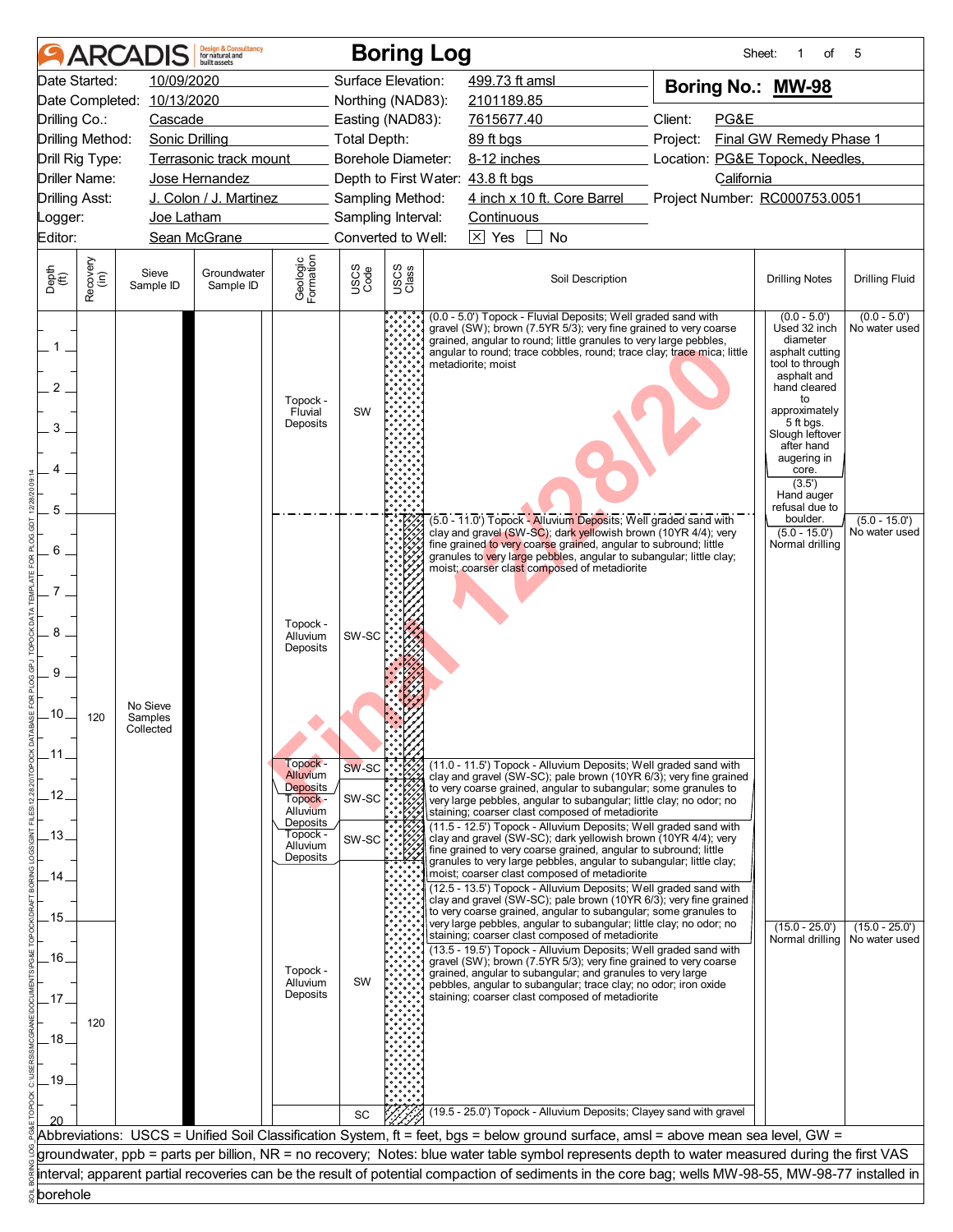|                             |                                                 | <b>ARCADIS</b>                   | <b>Design &amp; Consultancy</b><br>for natural and<br>huilt assets |                                              |                    |                                                                                                                                                                                                                                                                       | <b>Boring Log</b>                                                                                                                                                                                                                                                                                                        | Sheet:                          | 2<br>of                 | 5                     |  |  |
|-----------------------------|-------------------------------------------------|----------------------------------|--------------------------------------------------------------------|----------------------------------------------|--------------------|-----------------------------------------------------------------------------------------------------------------------------------------------------------------------------------------------------------------------------------------------------------------------|--------------------------------------------------------------------------------------------------------------------------------------------------------------------------------------------------------------------------------------------------------------------------------------------------------------------------|---------------------------------|-------------------------|-----------------------|--|--|
| Date Started:               |                                                 | 10/09/2020                       |                                                                    |                                              | Surface Elevation: |                                                                                                                                                                                                                                                                       | 499.73 ft amsl                                                                                                                                                                                                                                                                                                           | Boring No.: MW-98               |                         |                       |  |  |
|                             |                                                 | Date Completed: 10/13/2020       |                                                                    |                                              | Northing (NAD83):  |                                                                                                                                                                                                                                                                       | 2101189.85                                                                                                                                                                                                                                                                                                               |                                 |                         |                       |  |  |
| Drilling Co.:               |                                                 | Cascade                          |                                                                    |                                              | Easting (NAD83):   |                                                                                                                                                                                                                                                                       | 7615677.40                                                                                                                                                                                                                                                                                                               | Client:<br>PG&E                 |                         |                       |  |  |
| Drilling Method:            |                                                 | <b>Sonic Drilling</b>            |                                                                    |                                              | Total Depth:       |                                                                                                                                                                                                                                                                       | 89 ft bgs                                                                                                                                                                                                                                                                                                                | Project:                        | Final GW Remedy Phase 1 |                       |  |  |
| Drill Rig Type:             |                                                 |                                  | Terrasonic track mount                                             |                                              | Borehole Diameter: |                                                                                                                                                                                                                                                                       | 8-12 inches                                                                                                                                                                                                                                                                                                              | Location: PG&E Topock, Needles, |                         |                       |  |  |
| Driller Name:               |                                                 |                                  | Jose Hernandez                                                     |                                              |                    |                                                                                                                                                                                                                                                                       | Depth to First Water: 43.8 ft bgs                                                                                                                                                                                                                                                                                        | California                      |                         |                       |  |  |
|                             | J. Colon / J. Martinez<br><b>Drilling Asst:</b> |                                  |                                                                    |                                              |                    | Sampling Method:                                                                                                                                                                                                                                                      | 4 inch x 10 ft. Core Barrel Project Number: RC000753.0051                                                                                                                                                                                                                                                                |                                 |                         |                       |  |  |
| Logger:                     |                                                 | Joe Latham                       |                                                                    |                                              | Sampling Interval: |                                                                                                                                                                                                                                                                       | <b>Continuous</b>                                                                                                                                                                                                                                                                                                        |                                 |                         |                       |  |  |
| Editor:                     |                                                 |                                  | Sean McGrane                                                       |                                              | Converted to Well: |                                                                                                                                                                                                                                                                       | $\overline{\times}$ Yes<br>No                                                                                                                                                                                                                                                                                            |                                 |                         |                       |  |  |
| Depth<br>$\widetilde{f(t)}$ | Recovery<br>(in)                                | Sieve<br>Sample ID               | Groundwater<br>Sample ID                                           | Geologic<br>Formation                        | USCS<br>Code       | USCS<br>Class                                                                                                                                                                                                                                                         | Soil Description                                                                                                                                                                                                                                                                                                         |                                 | <b>Drilling Notes</b>   | <b>Drilling Fluid</b> |  |  |
| 21<br>22.<br>23.<br>24      | 120                                             |                                  |                                                                    | Topock -<br>Alluvium<br>Deposits             | SC                 | (SC); brown (7.5YR 5/3); very fine grained to very coarse grained,<br>angular to subangular; little granules to very large pebbles,<br>angular to subround; little clay; dry to moist; iron oxide staining;<br>caliche nodules, coarser clast composed of metadiorite |                                                                                                                                                                                                                                                                                                                          |                                 |                         |                       |  |  |
| .25.                        |                                                 |                                  |                                                                    |                                              |                    |                                                                                                                                                                                                                                                                       | (25.0 - 28.0') Topock - Alluvium Deposits; Well graded sand with                                                                                                                                                                                                                                                         |                                 | $(25.0 - 32.0')$        | $(25.0 - 34.0')$      |  |  |
|                             |                                                 |                                  |                                                                    |                                              |                    |                                                                                                                                                                                                                                                                       | gravel (SW); dark yellowish brown (10YR 4/6); very fine grained to<br>very coarse grained, angular to subangular; little granules to very                                                                                                                                                                                |                                 | Normal drilling         | No water used         |  |  |
| 26.                         |                                                 |                                  |                                                                    | Topock -                                     |                    |                                                                                                                                                                                                                                                                       | large pebbles, angular to subangular; trace clay; moist; iron oxide                                                                                                                                                                                                                                                      |                                 |                         |                       |  |  |
|                             |                                                 |                                  | Alluvium                                                           | <b>SW</b>                                    |                    | staining; coarser clast composed of metadiorite                                                                                                                                                                                                                       |                                                                                                                                                                                                                                                                                                                          |                                 |                         |                       |  |  |
| .27.                        |                                                 |                                  | Deposits                                                           |                                              |                    |                                                                                                                                                                                                                                                                       |                                                                                                                                                                                                                                                                                                                          |                                 |                         |                       |  |  |
|                             |                                                 |                                  |                                                                    |                                              |                    |                                                                                                                                                                                                                                                                       |                                                                                                                                                                                                                                                                                                                          |                                 |                         |                       |  |  |
| 28.                         |                                                 |                                  |                                                                    |                                              |                    |                                                                                                                                                                                                                                                                       | (28.0 - 34.0') Topock - Alluvium Deposits; Clayey sand with gravel                                                                                                                                                                                                                                                       |                                 |                         |                       |  |  |
| 29.<br>.30.                 | 108                                             | No Sieve<br>Samples<br>Collected |                                                                    |                                              |                    |                                                                                                                                                                                                                                                                       | (SC); brown (7.5YR 5/4); very fine grained to very coarse grained,<br>angular to subangular; little small pebbles to very large pebbles,<br>angular to subangular; little clay; dry to moist; iron oxide staining;<br>caliche nodules, coarser clast composed of metadiorite                                             |                                 |                         |                       |  |  |
| .31                         |                                                 |                                  |                                                                    | Topock -<br>Alluvium                         | <b>SC</b>          |                                                                                                                                                                                                                                                                       |                                                                                                                                                                                                                                                                                                                          |                                 |                         |                       |  |  |
|                             |                                                 |                                  |                                                                    | <b>Deposits</b>                              |                    |                                                                                                                                                                                                                                                                       |                                                                                                                                                                                                                                                                                                                          |                                 |                         |                       |  |  |
| 32                          |                                                 |                                  |                                                                    |                                              |                    |                                                                                                                                                                                                                                                                       |                                                                                                                                                                                                                                                                                                                          |                                 | $(32.0 - 34.0')$        |                       |  |  |
|                             |                                                 |                                  |                                                                    |                                              |                    |                                                                                                                                                                                                                                                                       |                                                                                                                                                                                                                                                                                                                          |                                 | Rough/hard              |                       |  |  |
| 33.                         |                                                 |                                  |                                                                    |                                              |                    |                                                                                                                                                                                                                                                                       | (33.0 - 34.0') weak red (2.5YR 5/2); trace cobbles                                                                                                                                                                                                                                                                       |                                 | drilling                |                       |  |  |
|                             |                                                 |                                  |                                                                    |                                              |                    |                                                                                                                                                                                                                                                                       |                                                                                                                                                                                                                                                                                                                          |                                 |                         |                       |  |  |
| 34                          |                                                 |                                  |                                                                    |                                              |                    |                                                                                                                                                                                                                                                                       | (34.0 - 37.0') Topock - Alluvium Deposits; Well graded sand with                                                                                                                                                                                                                                                         |                                 | $(34.0 - 39.5')$        | $(34.0 - 40.0')$      |  |  |
|                             | 12                                              |                                  |                                                                    |                                              |                    |                                                                                                                                                                                                                                                                       | gravel (SW); dark yellowish brown (10YR 4/4); very fine grained to                                                                                                                                                                                                                                                       |                                 | Normal drilling         | No water used         |  |  |
| 35                          |                                                 |                                  |                                                                    |                                              |                    |                                                                                                                                                                                                                                                                       | very coarse grained, angular to subangular; little granules to very<br>large pebbles, angular to subangular; trace clay; moist; iron oxide                                                                                                                                                                               |                                 |                         |                       |  |  |
|                             |                                                 |                                  |                                                                    | Topock -<br>Alluvium                         | <b>SW</b>          |                                                                                                                                                                                                                                                                       | staining; caliche nodules, coarser clast composed of metadiorite                                                                                                                                                                                                                                                         |                                 |                         |                       |  |  |
| .36.                        |                                                 |                                  |                                                                    | Deposits                                     |                    |                                                                                                                                                                                                                                                                       |                                                                                                                                                                                                                                                                                                                          |                                 |                         |                       |  |  |
|                             |                                                 |                                  |                                                                    |                                              |                    |                                                                                                                                                                                                                                                                       |                                                                                                                                                                                                                                                                                                                          |                                 |                         |                       |  |  |
| 37.                         |                                                 |                                  |                                                                    |                                              |                    |                                                                                                                                                                                                                                                                       | (37.0 - 38.5') Topock - Alluvium Deposits; Well graded sand with                                                                                                                                                                                                                                                         |                                 |                         |                       |  |  |
| 38.                         | 60                                              |                                  |                                                                    | Topock -<br>Alluvium<br>Deposits             | SW-SC              |                                                                                                                                                                                                                                                                       | clay and gravel (SW-SC); yellowish brown / moderate yellowish<br>brown (10YR 5/4); very fine grained to very coarse grained,<br>angular to subangular; little granules to very large pebbles,<br>angular to subangular; little clay; dry; iron oxide staining; caliche<br>nodules, coarser clast composed of metadiorite |                                 |                         |                       |  |  |
| 39                          |                                                 |                                  |                                                                    | Topock -<br>Alluvium<br>Deposits<br>Topock - | SW                 |                                                                                                                                                                                                                                                                       | (38.5 - 39.5') Topock - Alluvium Deposits; Well graded sand with<br>gravel (SW); dark yellowish brown (10YR 4/4); very fine grained to<br>very coarse grained, angular to subangular; little granules to very                                                                                                            |                                 | $(39.5 - 40.0')$        |                       |  |  |
|                             |                                                 |                                  |                                                                    |                                              | SW-SC              |                                                                                                                                                                                                                                                                       | large pebbles, angular to subangular; trace clay; moist; iron oxide                                                                                                                                                                                                                                                      |                                 |                         |                       |  |  |
|                             |                                                 |                                  |                                                                    |                                              |                    |                                                                                                                                                                                                                                                                       | Abbreviations: USCS = Unified Soil Classification System, ft = feet, bgs = below ground surface, amsl = above mean sea level, GW =                                                                                                                                                                                       |                                 |                         |                       |  |  |
|                             |                                                 |                                  |                                                                    |                                              |                    |                                                                                                                                                                                                                                                                       | groundwater, ppb = parts per billion, NR = no recovery; Notes: blue water table symbol represents depth to water measured during the first VAS                                                                                                                                                                           |                                 |                         |                       |  |  |
|                             |                                                 |                                  |                                                                    |                                              |                    |                                                                                                                                                                                                                                                                       | interval; apparent partial recoveries can be the result of potential compaction of sediments in the core bag; wells MW-98-55, MW-98-77 installed in                                                                                                                                                                      |                                 |                         |                       |  |  |
| borehole                    |                                                 |                                  |                                                                    |                                              |                    |                                                                                                                                                                                                                                                                       |                                                                                                                                                                                                                                                                                                                          |                                 |                         |                       |  |  |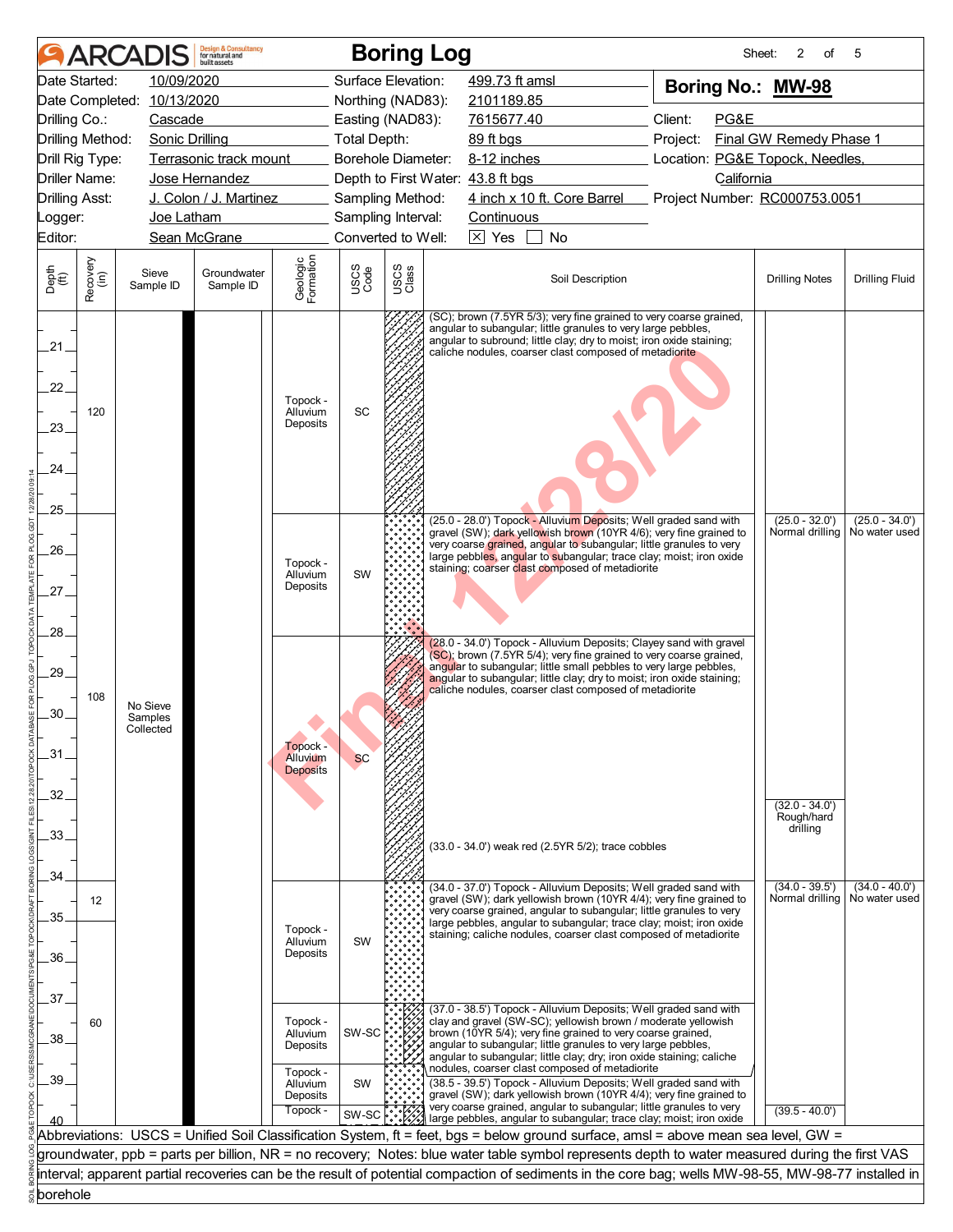|                             |                  | <b>ARCADIS</b>                   | <b>Design &amp; Consultancy</b><br>for natural and<br>huilt assets |                                                                 |                           | <b>Boring Log</b>                          |                                                                                                                                                                                                                                                                                                                                                                                                                                                                                                                                                                                                                                                                                                                                                                                                                                                                                                         |                                                                                                                                                                                                                                                                                                                                                     |  |  | Sheet:                            | 3<br>of                                                 | 5                                                   |
|-----------------------------|------------------|----------------------------------|--------------------------------------------------------------------|-----------------------------------------------------------------|---------------------------|--------------------------------------------|---------------------------------------------------------------------------------------------------------------------------------------------------------------------------------------------------------------------------------------------------------------------------------------------------------------------------------------------------------------------------------------------------------------------------------------------------------------------------------------------------------------------------------------------------------------------------------------------------------------------------------------------------------------------------------------------------------------------------------------------------------------------------------------------------------------------------------------------------------------------------------------------------------|-----------------------------------------------------------------------------------------------------------------------------------------------------------------------------------------------------------------------------------------------------------------------------------------------------------------------------------------------------|--|--|-----------------------------------|---------------------------------------------------------|-----------------------------------------------------|
| Date Started:               |                  | 10/09/2020                       |                                                                    |                                                                 | Surface Elevation:        |                                            |                                                                                                                                                                                                                                                                                                                                                                                                                                                                                                                                                                                                                                                                                                                                                                                                                                                                                                         | 499.73 ft amsl                                                                                                                                                                                                                                                                                                                                      |  |  |                                   | Boring No.: MW-98                                       |                                                     |
| Date Completed:             |                  | 10/13/2020                       |                                                                    |                                                                 | Northing (NAD83):         |                                            |                                                                                                                                                                                                                                                                                                                                                                                                                                                                                                                                                                                                                                                                                                                                                                                                                                                                                                         | 2101189.85                                                                                                                                                                                                                                                                                                                                          |  |  |                                   |                                                         |                                                     |
| Drilling Co.:               |                  | Cascade                          |                                                                    |                                                                 | Easting (NAD83):          |                                            |                                                                                                                                                                                                                                                                                                                                                                                                                                                                                                                                                                                                                                                                                                                                                                                                                                                                                                         | Client:<br>PG&E<br>7615677.40                                                                                                                                                                                                                                                                                                                       |  |  |                                   |                                                         |                                                     |
| Drilling Method:            |                  | <b>Sonic Drilling</b>            |                                                                    |                                                                 | Total Depth:              |                                            |                                                                                                                                                                                                                                                                                                                                                                                                                                                                                                                                                                                                                                                                                                                                                                                                                                                                                                         | Final GW Remedy Phase 1<br>89 ft bgs<br>Project:                                                                                                                                                                                                                                                                                                    |  |  |                                   |                                                         |                                                     |
| Drill Rig Type:             |                  |                                  | Terrasonic track mount                                             |                                                                 | <b>Borehole Diameter:</b> |                                            |                                                                                                                                                                                                                                                                                                                                                                                                                                                                                                                                                                                                                                                                                                                                                                                                                                                                                                         | Location: PG&E Topock, Needles,<br>8-12 inches                                                                                                                                                                                                                                                                                                      |  |  |                                   |                                                         |                                                     |
| <b>Driller Name:</b>        |                  |                                  | Jose Hernandez                                                     |                                                                 |                           |                                            |                                                                                                                                                                                                                                                                                                                                                                                                                                                                                                                                                                                                                                                                                                                                                                                                                                                                                                         | Depth to First Water: 43.8 ft bgs                                                                                                                                                                                                                                                                                                                   |  |  | California                        |                                                         |                                                     |
| <b>Drilling Asst:</b>       |                  |                                  | J. Colon / J. Martinez                                             |                                                                 | Sampling Method:          |                                            |                                                                                                                                                                                                                                                                                                                                                                                                                                                                                                                                                                                                                                                                                                                                                                                                                                                                                                         | 4 inch x 10 ft. Core Barrel                                                                                                                                                                                                                                                                                                                         |  |  |                                   | Project Number: RC000753.0051                           |                                                     |
| Logger:                     |                  | Joe Latham                       |                                                                    |                                                                 | Sampling Interval:        |                                            |                                                                                                                                                                                                                                                                                                                                                                                                                                                                                                                                                                                                                                                                                                                                                                                                                                                                                                         | Continuous                                                                                                                                                                                                                                                                                                                                          |  |  |                                   |                                                         |                                                     |
| Editor:                     |                  |                                  | Sean McGrane                                                       |                                                                 | Converted to Well:        |                                            |                                                                                                                                                                                                                                                                                                                                                                                                                                                                                                                                                                                                                                                                                                                                                                                                                                                                                                         | $\overline{\times}$ Yes<br>No                                                                                                                                                                                                                                                                                                                       |  |  |                                   |                                                         |                                                     |
| Depth<br>$\widetilde{f(t)}$ | Recovery<br>(in) | Sieve<br>Sample ID               | Groundwater<br>Sample ID                                           | Geologic<br>Formation                                           | USCS<br>Code              | USCS<br>Class                              |                                                                                                                                                                                                                                                                                                                                                                                                                                                                                                                                                                                                                                                                                                                                                                                                                                                                                                         | Soil Description                                                                                                                                                                                                                                                                                                                                    |  |  |                                   | <b>Drilling Notes</b>                                   | <b>Drilling Fluid</b>                               |
| .41.<br>42.<br>43.<br>44    | 60               |                                  |                                                                    | <b>Alluvium</b><br>Deposits<br>Topock -<br>Alluvium<br>Deposits | SC                        |                                            | staining; caliche nodules, coarser clast composed of metadiorite<br>Rough drilling<br>$(40.0 - 43.0)$<br>(39.5 - 40.0') Topock - Alluvium Deposits; Well graded sand with<br>Normal drilling<br>clay and gravel (SW-SC); yellowish brown / moderate yellowish<br>brown (10YR 5/4); very fine grained to very coarse grained,<br>angular to subangular; little granules to very large pebbles,<br>angular to subangular; little clay; dry; iron oxide staining; caliche<br>nodules, coarser clast composed of metadiorite<br>(40.0 - 45.0') Topock - Alluvium Deposits; Clayey sand with gravel<br>(SC); brown (7.5YR 4/4); very fine grained to very coarse grained,<br>angular to subangular; little granules to very large pebbles,<br>$(43.0 - 45.0')$<br>angular to subangular; little clay; moist; iron oxide staining;<br>Rough drilling<br>coarser clast composed of metadiorite<br>(42.5'); wet |                                                                                                                                                                                                                                                                                                                                                     |  |  |                                   |                                                         | $(40.0 - 45.0')$<br>No water used                   |
| .45<br>46.                  |                  |                                  | MW-98-<br>VAS-44-49<br>$(14$ ppb)<br>10/10/2020                    |                                                                 |                           |                                            | metadiorite                                                                                                                                                                                                                                                                                                                                                                                                                                                                                                                                                                                                                                                                                                                                                                                                                                                                                             | (45.0 - 50.0') Topock - Alluvium Deposits; Clayey sand with gravel<br>(SC); yellowish brown / moderate yellowish brown (10YR 5/4);<br>very fine grained to very coarse grained, angular to subangular;<br>little granules to very large pebbles, angular to subangular; little<br>clay; trace silt; moist; 5G 5/2 specks, coarser clast composed of |  |  |                                   | $(45.0 - 47.0')$<br>Normal drilling                     | $(45.0 - 47.0')$<br>No water used                   |
| .47.<br>.48.<br>.49.        | 60               |                                  | 15:22                                                              | Topock -<br>Alluvium<br>Deposits                                | SC                        |                                            |                                                                                                                                                                                                                                                                                                                                                                                                                                                                                                                                                                                                                                                                                                                                                                                                                                                                                                         |                                                                                                                                                                                                                                                                                                                                                     |  |  | $(47.0 - 50.0')$<br>No water used |                                                         |                                                     |
| 50                          |                  | No Sieve<br>Samples<br>Collected |                                                                    |                                                                 |                           | NM.                                        |                                                                                                                                                                                                                                                                                                                                                                                                                                                                                                                                                                                                                                                                                                                                                                                                                                                                                                         | (50.0 - 53.0') Topock - Alluvium Deposits; Silty sand with gravel<br>(SM); yellowish brown / moderate yellowish brown (10YR 5/4);                                                                                                                                                                                                                   |  |  |                                   | $(49.0 - 50.0')$<br>Normal drilling<br>$(50.0 - 53.0')$ | $(50.0 - 55.0')$<br>Normal drilling   No water used |
| .51<br>.52.                 | 60               |                                  |                                                                    | Topock -<br>Alluvium<br><b>Deposits</b>                         | <b>SM</b>                 |                                            | (50.5'); moist<br>(52.5'); wet                                                                                                                                                                                                                                                                                                                                                                                                                                                                                                                                                                                                                                                                                                                                                                                                                                                                          | very fine grained to very coarse grained, angular to subangular;<br>little granules to very large pebbles, angular to subangular; little<br>silt; trace cobbles; trace clay; moist to wet; iron oxide staining; 5G<br>5/2 and caliche nodules, coarser clast composed of metadiorite<br>(51.5'); dry to moist                                       |  |  |                                   |                                                         |                                                     |
| 53.<br>54                   |                  |                                  |                                                                    | Topock -<br>Alluvium<br>Deposits                                | <b>SW</b>                 |                                            |                                                                                                                                                                                                                                                                                                                                                                                                                                                                                                                                                                                                                                                                                                                                                                                                                                                                                                         | (53.0 - 54.0') Topock - Alluvium Deposits; Well graded sand with<br>gravel (SW); dark yellowish brown (10YR 4/6); very fine grained to<br>very coarse grained, angular to subangular; little granules to very<br>large pebbles, angular to subangular; trace silt; wet; coarser clast                                                               |  |  |                                   | $(53.0 - 55.0')$<br>Rough drilling                      |                                                     |
|                             |                  |                                  |                                                                    | Topock -<br>Alluvium                                            | <b>SM</b>                 |                                            |                                                                                                                                                                                                                                                                                                                                                                                                                                                                                                                                                                                                                                                                                                                                                                                                                                                                                                         | composed of metadiorite                                                                                                                                                                                                                                                                                                                             |  |  |                                   |                                                         |                                                     |
| 55.                         |                  |                                  |                                                                    | Deposits                                                        |                           |                                            |                                                                                                                                                                                                                                                                                                                                                                                                                                                                                                                                                                                                                                                                                                                                                                                                                                                                                                         | (54.0 - 55.0') Topock - Alluvium Deposits; Silty sand with gravel<br>(SM); yellowish brown / moderate yellowish brown (10YR 5/4);                                                                                                                                                                                                                   |  |  |                                   |                                                         |                                                     |
|                             |                  |                                  |                                                                    |                                                                 |                           |                                            |                                                                                                                                                                                                                                                                                                                                                                                                                                                                                                                                                                                                                                                                                                                                                                                                                                                                                                         | very fine grained to very coarse grained, angular to subangular;<br>little granules to very large pebbles, angular to subangular; little                                                                                                                                                                                                            |  |  |                                   |                                                         | $(55.0 - 60.0')$<br>No water used                   |
| .56.                        |                  |                                  |                                                                    |                                                                 |                           |                                            |                                                                                                                                                                                                                                                                                                                                                                                                                                                                                                                                                                                                                                                                                                                                                                                                                                                                                                         | silt; trace cobbles; trace clay; wet; iron oxide staining; 5G 5/2 and<br>caliche nodules, coarser clast composed of metadiorite                                                                                                                                                                                                                     |  |  |                                   |                                                         |                                                     |
|                             |                  |                                  |                                                                    |                                                                 |                           |                                            |                                                                                                                                                                                                                                                                                                                                                                                                                                                                                                                                                                                                                                                                                                                                                                                                                                                                                                         | (54.5'); dry to moist<br>(55.0 - 59.5') Topock - Alluvium Deposits; Clayey sand with gravel                                                                                                                                                                                                                                                         |  |  |                                   |                                                         |                                                     |
| .57.<br>.58<br>.59          | 84               |                                  |                                                                    | Topock -<br>Alluvium<br>Deposits                                | SC                        |                                            |                                                                                                                                                                                                                                                                                                                                                                                                                                                                                                                                                                                                                                                                                                                                                                                                                                                                                                         | (SC); brown (7.5YR 5/3); very fine grained to very coarse grained,<br>angular to subangular; little granules to very large pebbles,<br>angular to subangular; little silt; wet; iron oxide staining; 5G 5/2<br>and caliche nodules, coarser clast composed of metadiorite                                                                           |  |  |                                   | (57.0')<br>Rough drilling                               |                                                     |
|                             |                  |                                  |                                                                    |                                                                 |                           |                                            |                                                                                                                                                                                                                                                                                                                                                                                                                                                                                                                                                                                                                                                                                                                                                                                                                                                                                                         |                                                                                                                                                                                                                                                                                                                                                     |  |  |                                   | (59.0')<br>Rough drilling                               |                                                     |
|                             |                  |                                  |                                                                    |                                                                 |                           | $SW-SM$ $\sim$ $\sim$ $\sim$ $\sim$ $\sim$ |                                                                                                                                                                                                                                                                                                                                                                                                                                                                                                                                                                                                                                                                                                                                                                                                                                                                                                         | (59.5 - 61.5') Topock - Alluvium Deposits; Well graded sand with                                                                                                                                                                                                                                                                                    |  |  |                                   |                                                         |                                                     |
|                             |                  |                                  |                                                                    |                                                                 |                           |                                            |                                                                                                                                                                                                                                                                                                                                                                                                                                                                                                                                                                                                                                                                                                                                                                                                                                                                                                         | Abbreviations: USCS = Unified Soil Classification System, ft = feet, bgs = below ground surface, amsl = above mean sea level, GW =                                                                                                                                                                                                                  |  |  |                                   |                                                         |                                                     |
|                             |                  |                                  |                                                                    |                                                                 |                           |                                            |                                                                                                                                                                                                                                                                                                                                                                                                                                                                                                                                                                                                                                                                                                                                                                                                                                                                                                         | groundwater, ppb = parts per billion, NR = no recovery; Notes: blue water table symbol represents depth to water measured during the first VAS                                                                                                                                                                                                      |  |  |                                   |                                                         |                                                     |
|                             |                  |                                  |                                                                    |                                                                 |                           |                                            |                                                                                                                                                                                                                                                                                                                                                                                                                                                                                                                                                                                                                                                                                                                                                                                                                                                                                                         | interval; apparent partial recoveries can be the result of potential compaction of sediments in the core bag; wells MW-98-55, MW-98-77 installed in                                                                                                                                                                                                 |  |  |                                   |                                                         |                                                     |
| borehole                    |                  |                                  |                                                                    |                                                                 |                           |                                            |                                                                                                                                                                                                                                                                                                                                                                                                                                                                                                                                                                                                                                                                                                                                                                                                                                                                                                         |                                                                                                                                                                                                                                                                                                                                                     |  |  |                                   |                                                         |                                                     |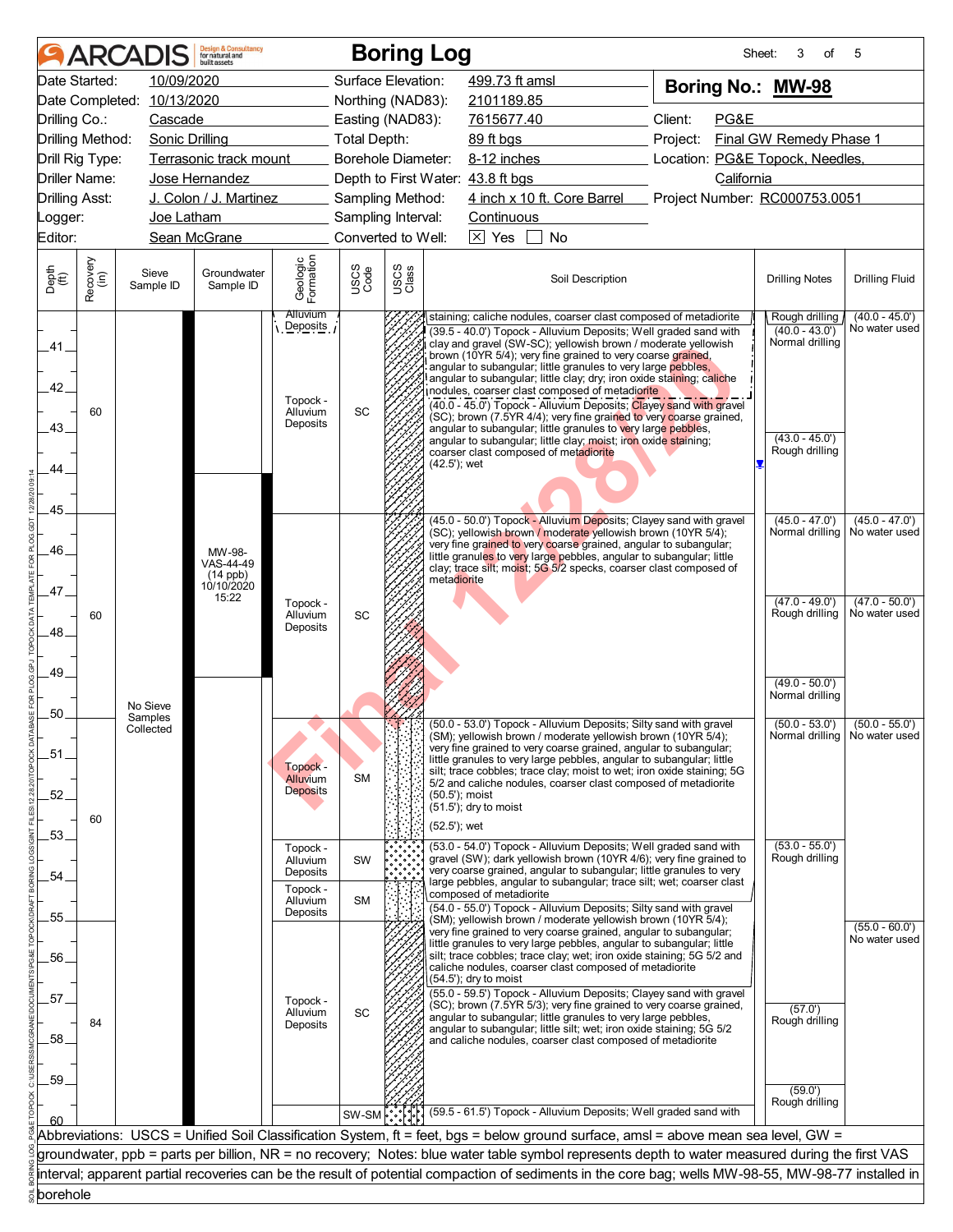|                             |                  | <b>ARCADIS</b>                   | <b>Design &amp; Consultancy</b><br>for natural and<br>huilt assets |                                    |                    |               | <b>Boring Log</b> |                                                |                                                                                                                                                                                                                                                                                 |  |         | Sheet:     | 4<br>of                             | 5                                 |  |
|-----------------------------|------------------|----------------------------------|--------------------------------------------------------------------|------------------------------------|--------------------|---------------|-------------------|------------------------------------------------|---------------------------------------------------------------------------------------------------------------------------------------------------------------------------------------------------------------------------------------------------------------------------------|--|---------|------------|-------------------------------------|-----------------------------------|--|
| Date Started:               |                  | 10/09/2020                       |                                                                    |                                    | Surface Elevation: |               |                   | 499.73 ft amsl                                 |                                                                                                                                                                                                                                                                                 |  |         |            | Boring No.: MW-98                   |                                   |  |
|                             |                  | Date Completed: 10/13/2020       |                                                                    |                                    | Northing (NAD83):  |               |                   | 2101189.85                                     |                                                                                                                                                                                                                                                                                 |  |         |            |                                     |                                   |  |
| Drilling Co.:               |                  | Cascade                          |                                                                    |                                    | Easting (NAD83):   |               |                   | 7615677.40                                     |                                                                                                                                                                                                                                                                                 |  | Client: | PG&E       |                                     |                                   |  |
| Drilling Method:            |                  | Sonic Drilling                   |                                                                    |                                    | Total Depth:       |               |                   | 89 ft bgs<br>Project:                          |                                                                                                                                                                                                                                                                                 |  |         |            | Final GW Remedy Phase 1             |                                   |  |
| Drill Rig Type:             |                  |                                  | Terrasonic track mount                                             |                                    | Borehole Diameter: |               |                   | Location: PG&E Topock, Needles,<br>8-12 inches |                                                                                                                                                                                                                                                                                 |  |         |            |                                     |                                   |  |
| Driller Name:               |                  |                                  | Jose Hernandez                                                     |                                    |                    |               |                   | Depth to First Water: 43.8 ft bgs              |                                                                                                                                                                                                                                                                                 |  |         | California |                                     |                                   |  |
| <b>Drilling Asst:</b>       |                  |                                  | J. Colon / J. Martinez                                             |                                    | Sampling Method:   |               |                   |                                                | 4 inch x 10 ft. Core Barrel Project Number: RC000753.0051                                                                                                                                                                                                                       |  |         |            |                                     |                                   |  |
| Logger:                     |                  | Joe Latham                       |                                                                    |                                    | Sampling Interval: |               |                   | <b>Continuous</b>                              |                                                                                                                                                                                                                                                                                 |  |         |            |                                     |                                   |  |
| Editor:                     |                  |                                  | Sean McGrane                                                       |                                    | Converted to Well: |               |                   | $\overline{\times}$ Yes                        | No                                                                                                                                                                                                                                                                              |  |         |            |                                     |                                   |  |
| Depth<br>$\widetilde{f(t)}$ | Recovery<br>(in) | Sieve<br>Sample ID               | Groundwater<br>Sample ID                                           | Geologic<br>Formation              | USCS<br>Code       | USCS<br>Class |                   |                                                | Soil Description                                                                                                                                                                                                                                                                |  |         |            | <b>Drilling Notes</b>               | <b>Drilling Fluid</b>             |  |
| .61.                        | 84               |                                  |                                                                    | Topock -<br>Alluvium<br>Deposits   | SW-SM              |               |                   |                                                | silt and gravel (SW-SM); brown (7.5YR 5/4); very fine grained to<br>very coarse grained; little granules to very large pebbles; little silt;<br>moist to wet; iron oxide staining; 5G 5/2 and caliche nodules,<br>coarser clast composed of metadiorite                         |  |         |            | (61.0')                             | $(60.0 - 62.0')$<br>No water used |  |
| 62                          |                  |                                  |                                                                    |                                    |                    |               |                   |                                                | (61.5 - 64.0') Topock - Alluvium Deposits; Silty sand with gravel<br>(SM); brown (10YR 5/3); granules to very large pebbles; some                                                                                                                                               |  |         |            | Rough drilling<br>$(62.0 - 65.0')$  | $(62.0 - 75.0')$                  |  |
| 63.                         |                  |                                  |                                                                    | Topock -<br>Alluvium               | <b>SM</b>          |               | metadiorite       |                                                | very fine grained to very coarse grained grained sand; some silt;<br>trace clay; dry; iron oxide staining; coarser clast composed of                                                                                                                                            |  |         |            | (62.0')                             | Normal drilling∥ No water used    |  |
| 64                          |                  |                                  |                                                                    | Deposits                           |                    |               |                   | (62'); moist to wet                            |                                                                                                                                                                                                                                                                                 |  |         |            | Rough drilling                      |                                   |  |
| .65.                        |                  |                                  |                                                                    |                                    |                    |               |                   |                                                | (64.0 - 70.0') Topock - Alluvium Deposits; Clayey sand with gravel<br>(SC); brown (7.5YR 5/3); very fine grained to very coarse grained;<br>some granules to very large pebbles; little clay; trace silt; moist to                                                              |  |         |            |                                     |                                   |  |
|                             |                  |                                  |                                                                    |                                    |                    |               | of metadiorite    |                                                | wet; iron oxide staining; 5G 5/2 staining, coarser clast composed                                                                                                                                                                                                               |  |         |            | $(65.0 - 70.0')$<br>Rough drilling  |                                   |  |
| 66.                         |                  |                                  |                                                                    | Topock -                           |                    |               |                   |                                                |                                                                                                                                                                                                                                                                                 |  |         |            |                                     |                                   |  |
| .67.                        |                  |                                  |                                                                    | Alluvium<br>Deposits               | SC                 |               |                   |                                                |                                                                                                                                                                                                                                                                                 |  |         |            |                                     |                                   |  |
| .68.                        | 144              |                                  |                                                                    |                                    |                    |               |                   |                                                |                                                                                                                                                                                                                                                                                 |  |         |            |                                     |                                   |  |
| 69.                         |                  |                                  |                                                                    |                                    |                    |               |                   |                                                |                                                                                                                                                                                                                                                                                 |  |         |            |                                     |                                   |  |
| .70.                        |                  | No Sieve<br>Samples<br>Collected |                                                                    |                                    |                    | N PID         |                   |                                                | (70.0 - 73.0') Topock - Alluvium Deposits; Silty sand with gravel                                                                                                                                                                                                               |  |         |            | $(70.0 - 71.0')$<br>Normal drilling |                                   |  |
| .71                         |                  |                                  |                                                                    | Topock -                           |                    |               | metadiorite       |                                                | (SM); grayish brown (10YR 5/2); very fine grained to very coarse<br>grained; little granules to very large pebbles; little silt; little clay;<br>moist to wet; iron oxide staining; coarser clast composed of                                                                   |  |         |            | $(71.0 - 72.0')$                    |                                   |  |
| .72                         |                  |                                  |                                                                    | Alluvium<br><b>Deposits</b>        | <b>SM</b>          |               |                   |                                                |                                                                                                                                                                                                                                                                                 |  |         |            | Rough drilling<br>$(72.0 - 75.0')$  |                                   |  |
| 73                          |                  |                                  |                                                                    |                                    |                    |               |                   |                                                | (73.0 - 75.0') Topock - Alluvium Deposits; Well graded sand with                                                                                                                                                                                                                |  |         |            | Normal drilling                     |                                   |  |
| 74                          |                  |                                  | MW-98-<br>VAS-72-77<br>$(430$ ppb)                                 | Topock -<br>Alluvium               | SW-SM <sup>*</sup> |               |                   |                                                | silt and gravel (SW-SM); brown (10YR 4/3); very fine grained to<br>very coarse grained; some granules to very large pebbles; little<br>silt; saturated; no staining; coarser clast composed of metadiorite                                                                      |  |         |            |                                     |                                   |  |
| 75.                         |                  |                                  | 10/11/2020<br>14:23                                                | Deposits                           |                    |               |                   |                                                |                                                                                                                                                                                                                                                                                 |  |         |            |                                     |                                   |  |
| .76.                        |                  |                                  |                                                                    | Topock -<br>Alluvium               | <b>SM</b>          |               |                   |                                                | (75.0 - 77.0') Topock - Alluvium Deposits; Silty sand with gravel<br>(SM); grayish brown (10YR 5/2); very fine grained to very coarse<br>grained; some granules to very large pebbles; little silt; little clay;<br>moist; 5G 5/2 specks, coarser clast composed of metadiorite |  |         |            | $(75.0 - 77.0')$<br>Normal drilling | $(75.0 - 80.0')$<br>No water used |  |
| 77                          |                  |                                  |                                                                    | Deposits                           |                    |               |                   |                                                |                                                                                                                                                                                                                                                                                 |  |         |            |                                     |                                   |  |
| 78                          | 60               |                                  |                                                                    |                                    |                    |               |                   |                                                | (77.0 - 89.0') Topock - Competent Bedrock - conglomerate; red<br>(2.5YR 4/8); dry; friable, pulverized                                                                                                                                                                          |  |         |            | $(77.0 - 80.0')$<br>Rough drilling  |                                   |  |
|                             |                  |                                  |                                                                    | Topock -<br>Competent<br>Bedrock - |                    |               |                   |                                                |                                                                                                                                                                                                                                                                                 |  |         |            |                                     |                                   |  |
| .79                         |                  |                                  |                                                                    | conglomerate                       |                    |               |                   |                                                |                                                                                                                                                                                                                                                                                 |  |         |            |                                     |                                   |  |
|                             |                  |                                  |                                                                    |                                    |                    |               |                   |                                                | Abbreviations: USCS = Unified Soil Classification System, ft = feet, bgs = below ground surface, amsl = above mean sea level, GW =                                                                                                                                              |  |         |            |                                     |                                   |  |
|                             |                  |                                  |                                                                    |                                    |                    |               |                   |                                                | groundwater, ppb = parts per billion, NR = no recovery; Notes: blue water table symbol represents depth to water measured during the first VAS                                                                                                                                  |  |         |            |                                     |                                   |  |
|                             |                  |                                  |                                                                    |                                    |                    |               |                   |                                                | interval; apparent partial recoveries can be the result of potential compaction of sediments in the core bag; wells MW-98-55, MW-98-77 installed in                                                                                                                             |  |         |            |                                     |                                   |  |
| borehole                    |                  |                                  |                                                                    |                                    |                    |               |                   |                                                |                                                                                                                                                                                                                                                                                 |  |         |            |                                     |                                   |  |
|                             |                  |                                  |                                                                    |                                    |                    |               |                   |                                                |                                                                                                                                                                                                                                                                                 |  |         |            |                                     |                                   |  |